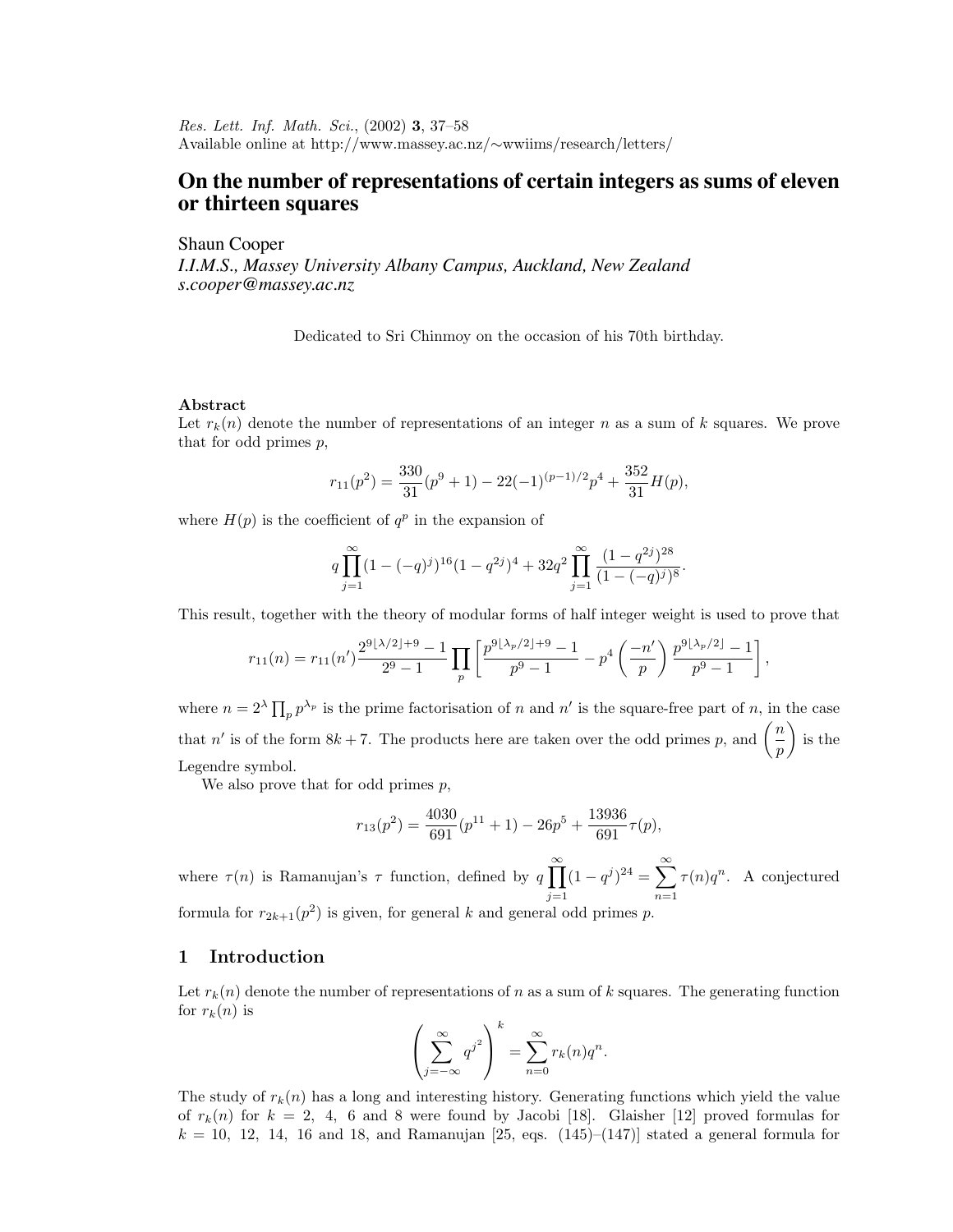$r_k(n)$  for arbitrary even values of k. Ramanujan's formula was proved by Mordell [23] and a simple proof was given by Cooper [4].

The problem of determining  $r_k(n)$  for odd values of k is more difficult, and not so well known. The value of  $r_3(n)$  was found by Gauss [11, Section 291]. Formulas for  $r_5(n)$  and  $r_7(n)$  for squarefree values of n were stated without proof by Eisenstein [9], [10]. These formulas were extended to all non-negative integers n (again without proof) by Smith [30]. The Paris Academy of Sciences, apparently unaware of Smith's work [30], proposed as its Grand Prix des Sciences Mathématiques competition for 1882 the problem of completely determining the value of  $r_5(n)$ . The prize was awarded jointly to Smith [32] and Minkowski [22], who both gave formulas as well as proofs. An interesting account of this competition and the controversy surrounding it has been given by Serre [29]. Others to have worked on this problem are (chronologically) Stieltjes [33], Hurwitz [16], Hardy [13], [14], Lomadze [20], [21], Sandham [27], [28] and Hirschhorn and Sellers [15]. More information can be found in [7, Chapters VI–IX].

Eisenstein [8], [31] stated that the sequence of formulas for  $r_k(n)$  ceases for  $k \geq 9$ . As a result of computer investigations [5], I found that there are in fact simple, closed form formulas for  $r_9(n)$ , but only for certain values of n. The purpose of this article is to state and prove the corresponding results for  $r_{11}(n)$ . These results were also initially discovered as a result of computer investigations.

There appear to be no similar formulas for  $r_k(n)$  for  $k = 13, 15, 17, \cdots$ . Formulae can be given, but they all involve more complicated number theoretic functions.

### **2 Summary of results**

Throughout this article p will always denote an odd prime, and  $\prod_{p}$  will always denote a product over all odd primes  $p$ . Accordingly, let us denote the prime factorisation of  $n$  by

$$
n = 2^{\lambda} \prod_{p} p^{\lambda_p},
$$

where  $\lambda$  and  $\lambda_p$  are all nonnegative integers, only finitely many of which are non-zero. Let n' denote the square-free part of n.

Hirschhorn and Sellers [15] proved that

$$
r_3(n) = r_3(n') \prod_p \left[ \frac{p^{\lfloor \lambda_p/2 \rfloor + 1} - 1}{p - 1} - \left( \frac{-n'}{p} \right) \frac{p^{\lfloor \lambda_p/2 \rfloor} - 1}{p - 1} \right]
$$
(2.1)

where n' is the square-free part of n. The analogous results for  $r_5(n)$ ,  $r_7(n)$  and  $r_9(n)$  were proved by Cooper [5]. For sums of five squares we have

$$
r_5(n) = r_5(n') \left[ \frac{2^{3\lfloor \lambda/2 \rfloor + 3} - 1}{2^3 - 1} + \epsilon \frac{2^{3\lfloor \lambda/2 \rfloor} - 1}{2^3 - 1} \right] \times \prod_p \left[ \frac{p^{3\lfloor \lambda_p/2 \rfloor + 3} - 1}{p^3 - 1} - p \left( \frac{n'}{p} \right) \frac{p^{3\lfloor \lambda_p/2 \rfloor} - 1}{p^3 - 1} \right],
$$
\n(2.2)

where

$$
\epsilon = \begin{cases}\n0 & \text{if } n' \equiv 1 \pmod{8} \\
-4 & \text{if } n' \equiv 2 \text{ or } 3 \pmod{4} \\
-16/7 & \text{if } n' \equiv 5 \pmod{8}.\n\end{cases}
$$
\n(2.3)

The result for sums of seven squares is

$$
r_{7}(n) = r_{7}(n') \left[ \frac{2^{5\lfloor \lambda/2 \rfloor + 5} - 1}{2^{5} - 1} + \epsilon \frac{2^{5\lfloor \lambda/2 \rfloor} - 1}{2^{5} - 1} \right] \times \prod_{p} \left[ \frac{p^{5\lfloor \lambda_p/2 \rfloor + 5} - 1}{p^{5} - 1} - p^{2} \left( \frac{-n'}{p} \right) \frac{p^{5\lfloor \lambda_p/2 \rfloor} - 1}{p^{5} - 1} \right],
$$
\n(2.4)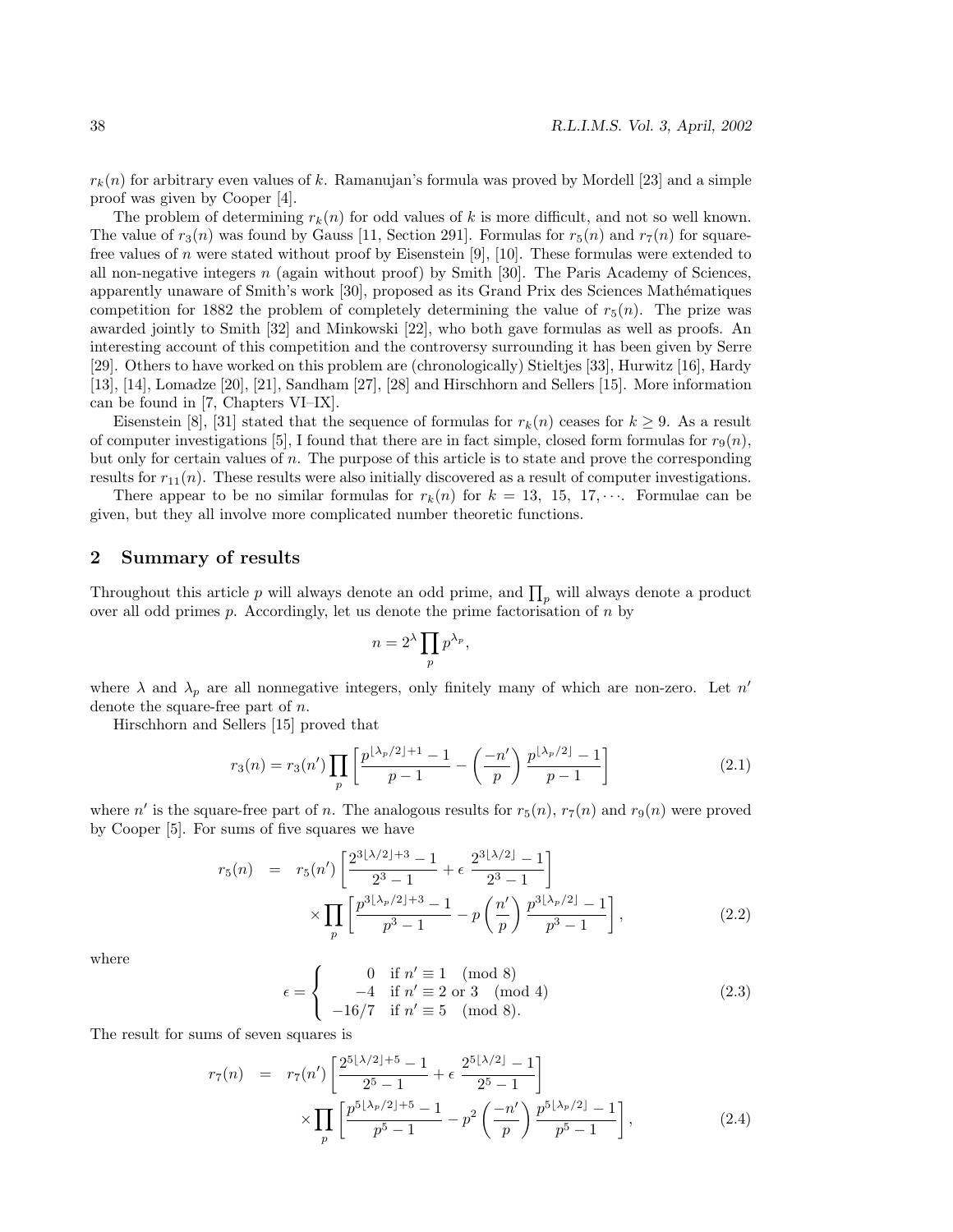where

$$
\epsilon = \begin{cases}\n8 & \text{if } n' \equiv 1 \text{ or } 2 \pmod{4} \\
0 & \text{if } n' \equiv 3 \pmod{8} \\
-64/37 & \text{if } n' \equiv 7 \pmod{8}.\n\end{cases}
$$
\n(2.5)

For squares, these formulas reduce to

$$
r_3(n^2) = 6 \prod_p \left[ \frac{p^{\lambda_p+1}-1}{p-1} - (-1)^{(p-1)/2} \frac{p^{\lambda_p}-1}{p-1} \right],
$$
\n(2.6)

$$
r_5(n^2) = 10 \left[ \frac{2^{3\lambda+3}-1}{2^3-1} \right] \prod_p \left[ \frac{p^{3\lambda_p+3}-1}{p^3-1} - p \frac{p^{3\lambda_p}-1}{p^3-1} \right],
$$
\n(2.7)

$$
r_7(n^2) = 14 \left[ \frac{2^{5\lambda + 5} - 1}{2^5 - 1} + 8 \frac{2^{5\lambda} - 1}{2^5 - 1} \right] \times \prod_p \left[ \frac{p^{5\lambda_p + 5} - 1}{p^5 - 1} - (-1)^{(p-1)/2} p^2 \frac{p^{5\lambda_p} - 1}{p^5 - 1} \right].
$$
 (2.8)

Equations  $(2.6)$  and  $(2.7)$  seem to have been first been explicitly stated by Hurwitz [17] and [16], respectively, and (2.8) is due to Sandham [27].

For sums of nine squares we have

$$
r_9(n) = r_9(n') \frac{2^{7\lfloor \lambda/2 \rfloor + 7} - 1}{2^7 - 1} \prod_p \left[ \frac{p^{7\lfloor \lambda_p/2 \rfloor + 7} - 1}{p^7 - 1} - p^3 \left( \frac{n'}{p} \right) \frac{p^{7\lfloor \lambda_p/2 \rfloor} - 1}{p^7 - 1} \right],\tag{2.9}
$$

in the case that  $n' \equiv 5 \pmod{8}$ . Results for when  $n' \not\equiv 5 \pmod{8}$  were also given in [5], but these involve additional and more complicated number theoretic functions.

The first purpose of this article is to prove that for odd primes  $p$ ,

$$
r_{11}(p^2) = \frac{330}{31}(p^9 + 1) - 22(-1)^{(p-1)/2}p^4 + \frac{352}{31}H(p),
$$

where  $H(p)$  is the coefficient of  $q^p$  in the expansion of

$$
q \prod_{j=1}^{\infty} (1 - (-q)^j)^{16} (1 - q^{2j})^4 + 32q^2 \prod_{j=1}^{\infty} \frac{(1 - q^{2j})^{28}}{(1 - (-q)^j)^8}.
$$

This result, together with the theory of modular forms of half integer weight, is then used to prove

$$
r_{11}(n) = r_{11}(n') \frac{2^{9\lfloor \lambda/2 \rfloor + 9} - 1}{2^9 - 1} \prod_p \left[ \frac{p^{9\lfloor \lambda_p/2 \rfloor + 9} - 1}{p^9 - 1} - p^4 \left( \frac{-n'}{p} \right) \frac{p^{9\lfloor \lambda_p/2 \rfloor} - 1}{p^9 - 1} \right].
$$
 (2.10)

in the case that  $n' \equiv 7 \pmod{8}$ . Some results for when  $n' \not\equiv 7 \pmod{8}$  will also be given, but just as for sums of nine squares, these involve additional and more complicated number theoretic functions.

The value of  $r_{11}(n')$  for square-free  $n'$  is given by

$$
r_{11}(n') = \frac{31680}{31} \sum_{j=1}^{(n'-1)/2} \left(\frac{j}{n'}\right) j^3(j-n'), \quad \text{if } n' \equiv 7 \pmod{8}.
$$
 (2.11)

The second purpose of this article is to prove that for odd primes  $p$ ,

$$
r_{13}(p^2) = \frac{4030}{691}(p^{11} + 1) - 26p^5 + \frac{13936}{691}\tau(p),
$$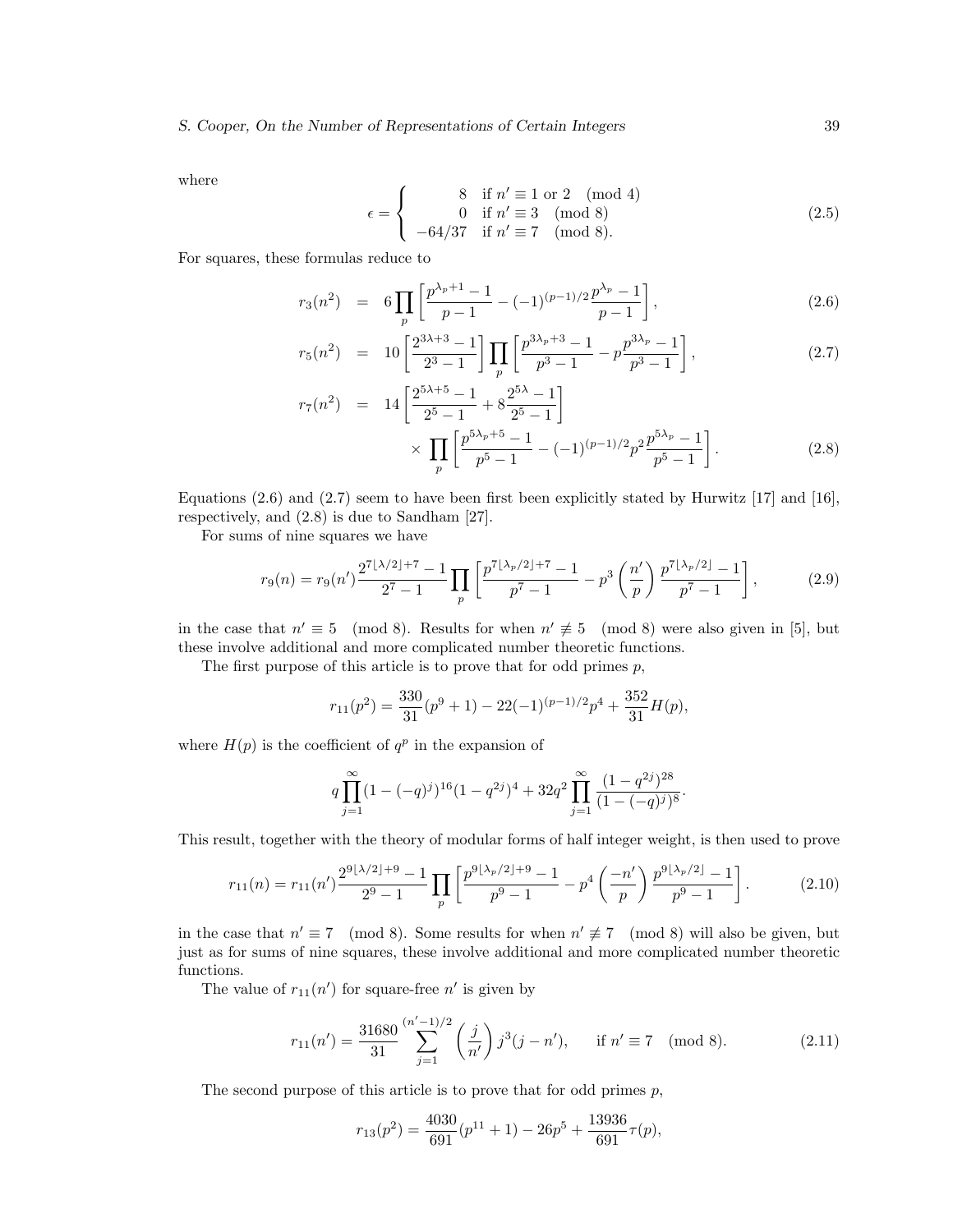where  $\tau(n)$  is Ramanujan's  $\tau$  function, defined by

$$
q\prod_{j=1}^{\infty}(1-q^j)^{24} = \sum_{n=1}^{\infty}\tau(n)q^n.
$$
\n(2.12)

We also compute the eigenvalues and eigenfunctions of the Hecke operators  $T_{p^2}$ . There does not appear to be a formula like  $(2.1)$ ,  $(2.2)$ ,  $(2.4)$ ,  $(2.9)$  or  $(2.10)$  that expresses  $r_{13}(n)$  in terms of just  $r_{13}(n')$  and the prime factorisation of n, for any special cases of n'.

Finally, we offer a conjectured formula for the value of  $r_{2k+1}(p^2)$ , for general k and a general odd prime p.

# **3 Definitions**

Let  $|q|$  < 1 and set

$$
(a;q)_{\infty} = \prod_{j=1}^{\infty} (1 - aq^{j-1}).
$$

Let

$$
\begin{aligned}\n\phi(q) &= \sum_{j=-\infty}^{\infty} q^{j^2}, \\
\psi(q) &= \sum_{j=0}^{\infty} q^{j(j+1)/2}.\n\end{aligned}
$$

Let  $s$  and  $t$  be non-negative integers. We will always assume  $t$  is a multiple of 4. Put

$$
\phi_{s,t}(q) = \phi(q)^s \left( 2q^{1/4} \psi(q^2) \right)^t
$$
,

and let us write

$$
\phi_{s,t}(q) = \sum_{n=0}^{\infty} \phi_{s,t}(n) q^n,
$$

so that  $\phi_{s,t}(n)$  is the coefficient of  $q^n$  in the series expansion of  $\phi_{s,t}(q)$ . Geometrically,  $\phi_{s,t}(n)$ counts the number of lattice points, that is, points with integer coordinates, on the sphere

$$
\sum_{j=1}^{s} x_j^2 + \sum_{j=s+1}^{s+t} (x_j - 1/2)^2 = n.
$$

Let  $r_{s,t}(n)$  denotes the number of representations of n as a sum of  $s + t$  squares, of which s are even and t are odd. Then  $r_{s,t}(n)$  has the generating function

$$
\sum_{n=0}^{\infty} r_{s,t}(n)q^n = {s+t \choose t} (2q)^t \phi(q^4)^s \psi(q^8)^t = {s+t \choose t} \phi_{s,t}(q^4).
$$

Let

$$
z = \phi(q)^2
$$
  

$$
x = 16q \frac{\psi(q^2)^4}{\phi(q)^4}.
$$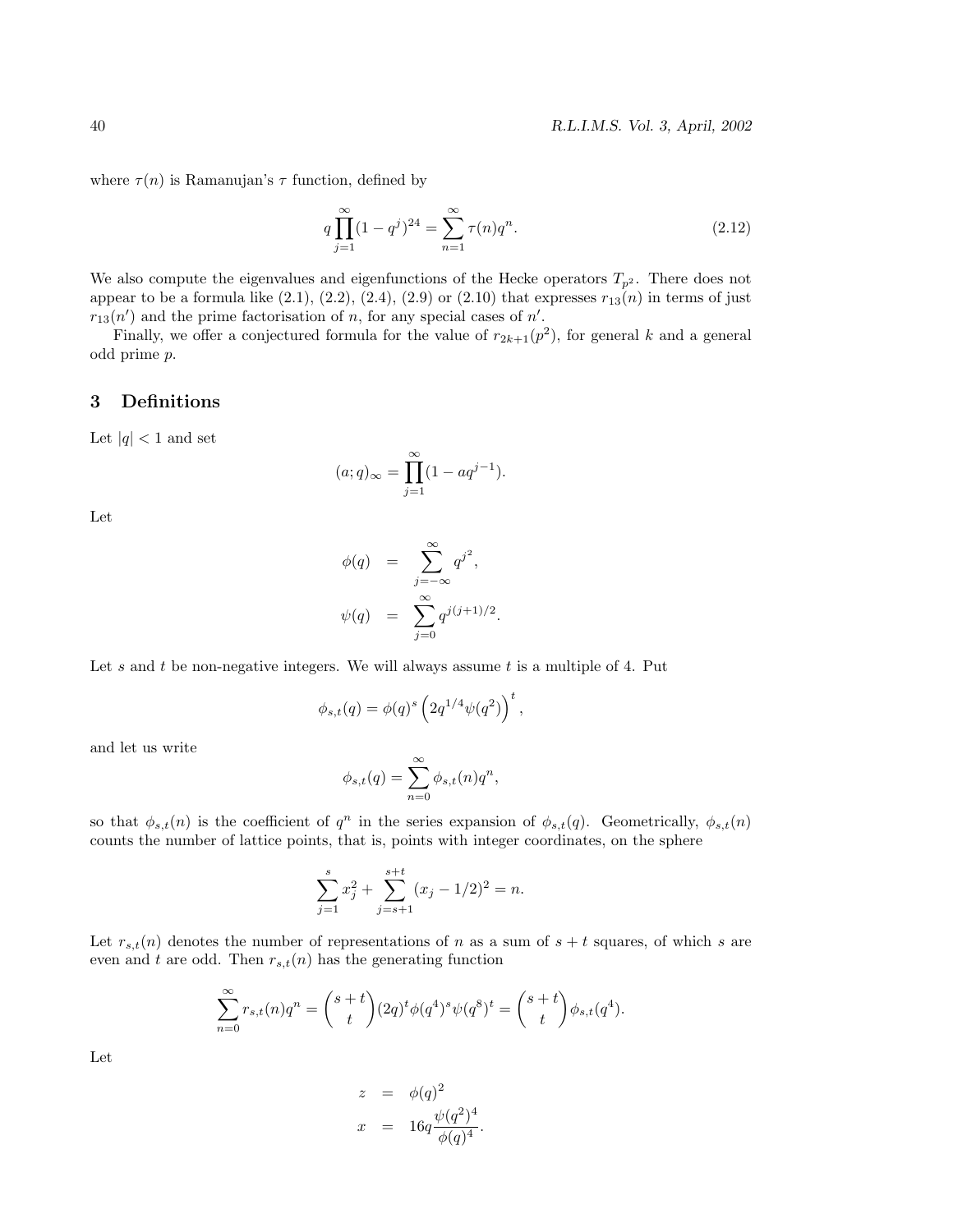Then [3] or [24, Ch. 16, Entry 25 (vii)]

$$
z^{(s+t)/2}x^{t/4} = \phi_{s,t}(q)
$$
  

$$
1 - x = \frac{\phi(-q)^4}{\phi(q)^4}.
$$

By Jacobi's triple product identity,

$$
z = \frac{(q^2;q^2)_{\infty}^{10}}{(q;q)_{\infty}^4 (q^4;q^4)_{\infty}^4} = \frac{(-q;-q)_{\infty}^4}{(q^2;q^2)_{\infty}^2}
$$

$$
x(1-x) = 16q \frac{(q^2;q^2)_{\infty}^{24}}{(-q;-q)_{\infty}^{24}}.
$$

Therefore

$$
z^{5}x(1-x) = 16q \frac{(q^{2};q^{2})_{\infty}^{14}}{(-q;-q)_{\infty}^{4}}
$$
\n(3.1)

$$
z^{6}x(1-x) = 16q(q^{2};q^{2})_{\infty}
$$
\n(3.2)

$$
z^{10}x^2(1-x)^2 = 256q^2 \frac{(q^2;q^2)_{\infty}^{28}}{(-q;-q)_{\infty}^8}
$$
\n(3.3)

$$
z^{12}x(1-x) = 16q(-q; -q)^{24}_{\infty} = 16\sum_{n=1}^{\infty} (-1)^{n+1}\tau(n)q^n,
$$
\n(3.4)

where  $\tau(n)$  is Ramanujan's  $\tau$ -function defined in equation (2.12).

Let  $H(q)$  and  $H(n)$  be defined by

$$
H(q) = q(-q; -q)_{\infty}^{16}(q^2; q^2)_{\infty}^4 + 32q^2 \frac{(q^2; q^2)_{\infty}^{28}}{(-q; -q)_{\infty}^8} = \sum_{n=1}^{\infty} H(n)q^n.
$$
 (3.5)

Then

$$
H(q) = \frac{1}{16}z^{10}x(1-x)(1+2x-2x^2).
$$
 (3.6)

We will require some facts about Hecke operators on modular forms of half integer weight. All of the facts below can be found in [19].

## **Fact 1**

 $M_{(2k+1)/2}(\tilde{\Gamma}_0(4))$  is the vector space consisting of all linear combinations of  $\phi_{2k+1-4j,4j}(q)$ , j = 0, 1,  $\cdots$ ,  $\lfloor k/2 \rfloor$  [19, p. 184, Prop. 4].

# **Fact 2**

The Hecke operators  $T_{p^2}$ , where p is any prime, map  $M_{(2k+1)/2}(\tilde{\Gamma}_0(4))$  into itself [19, p. 206]. That is,

$$
f \in M_{(2k+1)/2}(\tilde{\Gamma}_0(4)) \Rightarrow T_{p^2}f \in M_{(2k+1)/2}(\tilde{\Gamma}_0(4)).
$$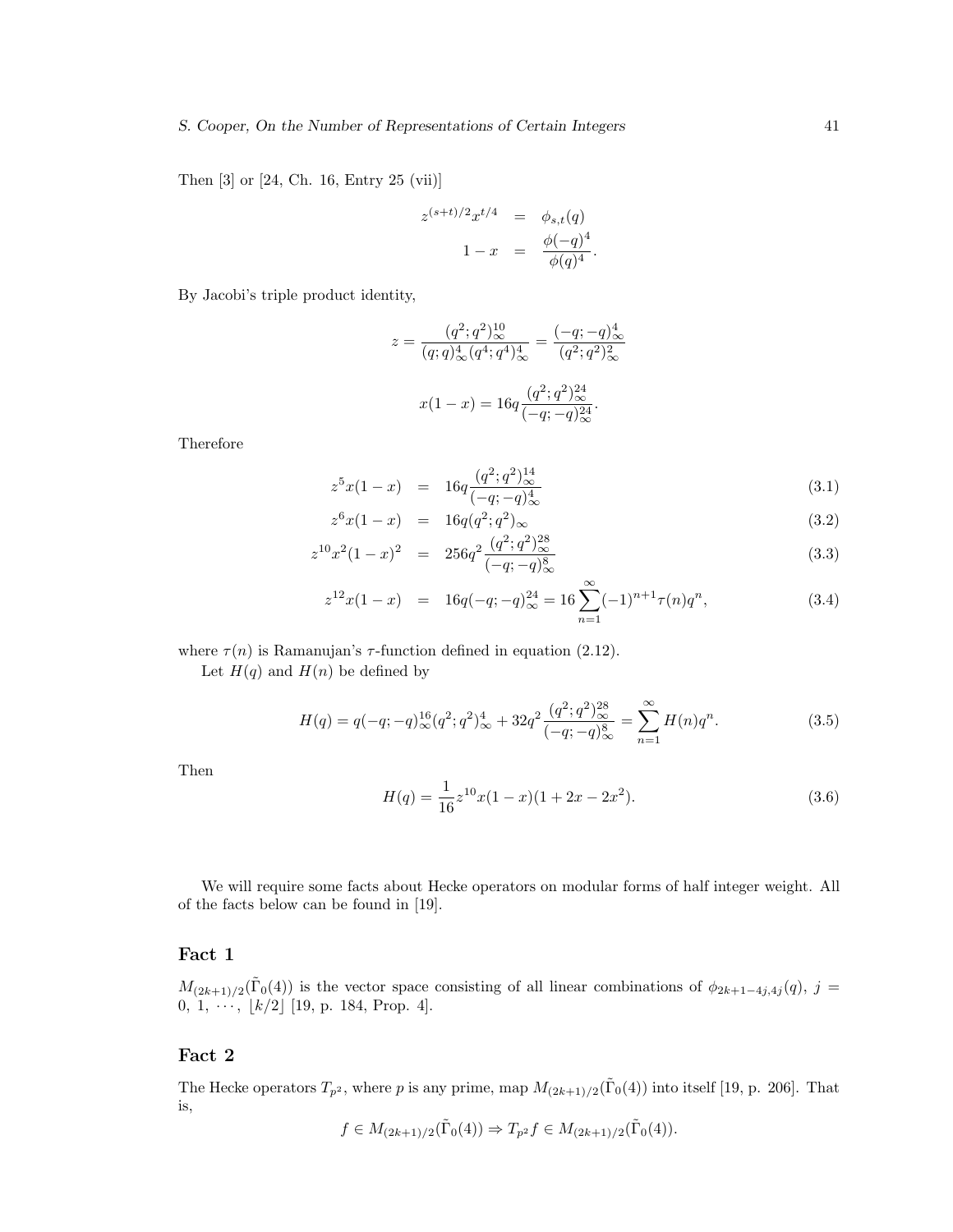# **Fact 3**

Suppose

$$
f(q) = \sum_{n=0}^{\infty} a(n)q^n \in M_{(2k+1)/2}(\tilde{\Gamma}_0(4)).
$$

If  $p$  is an odd prime, then  $[19, p. 207, Prop. 13]$  implies

$$
T_{p^2}f = \sum_{n=0}^{\infty} a(p^2n)q^n + p^{k-1} \sum_{n=0}^{\infty} \left(\frac{(-1)^k n}{p}\right) a(n)q^n + p^{2k-1} \sum_{n=0}^{\infty} a(n/p^2)q^n,
$$

while if  $p = 2$ , the note in [19, page 210] implies

$$
T_{2^2}f = \sum_{n=0}^{\infty} a(4n)q^n.
$$

# **4 Some preliminary lemmas**

**Lemma 4.1** Let

$$
\frac{1}{4}z^5(5-x)(1-x) = \sum_{n=0}^{\infty} a(n)q^n
$$

$$
\frac{1}{64}z^5(4x+x^2) = \sum_{n=0}^{\infty} b(n)q^n
$$

$$
\frac{1}{16}z^5x(1-x) = \sum_{n=0}^{\infty} c(n)q^n
$$

$$
-\frac{1}{8}z^6(1-x)(1-x+x^2) = \sum_{n=0}^{\infty} d(n)q^n
$$

$$
\frac{1}{8}z^6(1-x)(1-x^2) = \sum_{n=0}^{\infty} e(n)q^n.
$$

Let  $n = 2^{\lambda} \prod_{p} p^{\lambda_p}$  be the prime factorisation of n. For any prime  $p \equiv 1 \pmod{4}$ , let  $x_p$  and  $y_p$ be the unique pair of positive integers satisfying

$$
x_p^2 + y_p^2 = p, \quad 2|x_p,
$$

and define  $\theta_p$  by

$$
\tan \theta_p = \frac{y_p}{x_p}, \quad 0 < \theta < \frac{\pi}{2}.
$$

Then

$$
a(0) = 5/4
$$
,  $b(0) = 0$ ,  $c(0) = 0$ ,  $d(0) = -1/8$ ,  $e(0) = 1/8$ 

and for  $n \geq 1$ ,

$$
a(n) = \prod_{p} (-1)^{\lambda_p(p-1)/2} \left[ \frac{p^{4(\lambda_p+1)} - (-1)^{(\lambda_p+1)(p-1)/2}}{p^4 - (-1)^{(p-1)/2}} \right]
$$
  

$$
b(n) = 2^{4\lambda} \prod_{p} \frac{p^{4(\lambda_p+1)} - (-1)^{(\lambda_p+1)(p-1)/2}}{p^4 - (-1)^{(p-1)/2}}
$$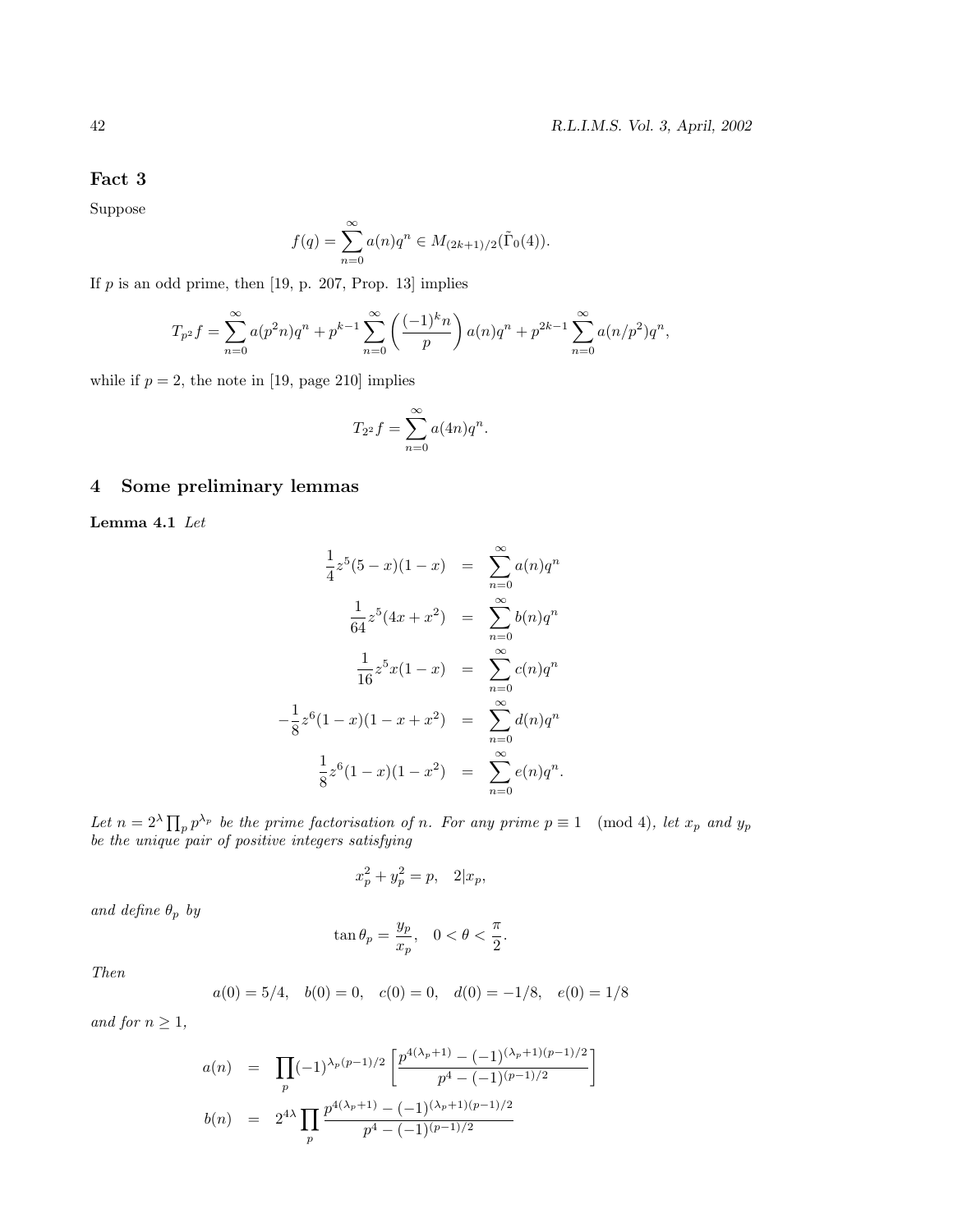$$
c(n) = \begin{cases} 0, & if \lambda_p \text{ is odd for any } p \equiv 3 \pmod{4} \\ n^2(-1)^\lambda \prod_{p \equiv 1 \pmod{4}} \frac{\sin 4(1 + \lambda_p)\theta_p}{\sin 4\theta_p}, & otherwise \end{cases}
$$
  

$$
d(n) = \begin{cases} \prod_{p \leq 3} \frac{p^{5\lambda_p + 5} - 1}{p^5 - 1} & if n \text{ is odd} \\ -\left(\frac{30 \times 2^{5\lambda} + 63}{2^5 - 1}\right) \prod_{p \leq 5} \frac{p^{5\lambda_p + 5} - 1}{p^5 - 1} & if n \text{ is even} \\ -\left(\frac{2^{5\lambda + 5} - 63}{2^5 - 1}\right) \prod_{p \leq 5} \frac{p^{5\lambda_p + 5} - 1}{p^5 - 1} & if n \text{ is even.} \end{cases}
$$
  

$$
e(n) = \begin{cases} \prod_{p \leq 5} \frac{p^{5\lambda_p + 5} - 1}{2^5 - 1} & if n \text{ is even.} \\ -\left(\frac{2^{5\lambda + 5} - 63}{2^5 - 1}\right) \prod_{p \leq 5} \frac{p^{5\lambda_p + 5} - 1}{p^5 - 1} & if n \text{ is even.} \end{cases}
$$

### **Proof.**

From [3] or [24, Ch. 17, Entry 17 (viii)] we have

$$
\frac{1}{4}z^{5}(5-x)(1-x) = \frac{5}{4} + \sum_{k=0}^{\infty} \frac{(-1)^{k}(2k+1)^{4}q^{2k+1}}{1-q^{2k+1}}.
$$

Therefore  $a(0) = 5/4$  and

$$
a(n) = \sum_{\substack{d|n \ d \text{ odd}}} (-1)^{(d-1)/2} d^4
$$
  
= 
$$
\prod_p (-1)^{\lambda_p (p-1)/2} \left[ \frac{p^{4(\lambda_p+1)} - (-1)^{(\lambda_p+1)(p-1)/2}}{p^4 - (-1)^{(p-1)/2}} \right].
$$

Next, from  $[3]$  or  $[24, Ch. 17, Entry17 (iii)]$  we have

$$
\frac{1}{64}z^5(4x+x^2) = \sum_{k=1}^{\infty} \frac{k^4q^k}{1+q^{2k}}.
$$

Therefore  $b(0) = 0$  and

$$
b(n) = \sum_{\substack{d|n \text{odd} \\ a \text{ odd}}} (-1)^{(d-1)/2} \left(\frac{n}{d}\right)^4
$$
  
= 
$$
2^{4\lambda} \prod_p \frac{p^{4(\lambda_p+1)} - (-1)^{(\lambda_p+1)(p-1)/2}}{p^4 - (-1)^{(p-1)/2}}.
$$

For the coefficients  $c(n)$ , by (3.1) and one of the Macdonald identities for  $BC_2$  (for example, see [6]) we have

$$
\frac{1}{16}z^5x(1-x) = q\frac{(q^2;q^2)_{\infty}^{14}}{(-q;-q)_{\infty}^4} = \frac{1}{6}\sum_{\substack{\alpha \equiv 2 \pmod{5} \\ \beta \equiv 1 \pmod{5}}} \alpha \beta (\alpha^2 - \beta^2) q^{(\alpha^2 + \beta^2)/5}.
$$

Therefore  $c(0) = 0$  and

$$
c(n) = \frac{1}{6} \sum_{\substack{\alpha^2 + \beta^2 = 5n \\ \alpha \equiv 2, \beta \equiv 1 \pmod{5}}} \alpha \beta (\alpha^2 - \beta^2)
$$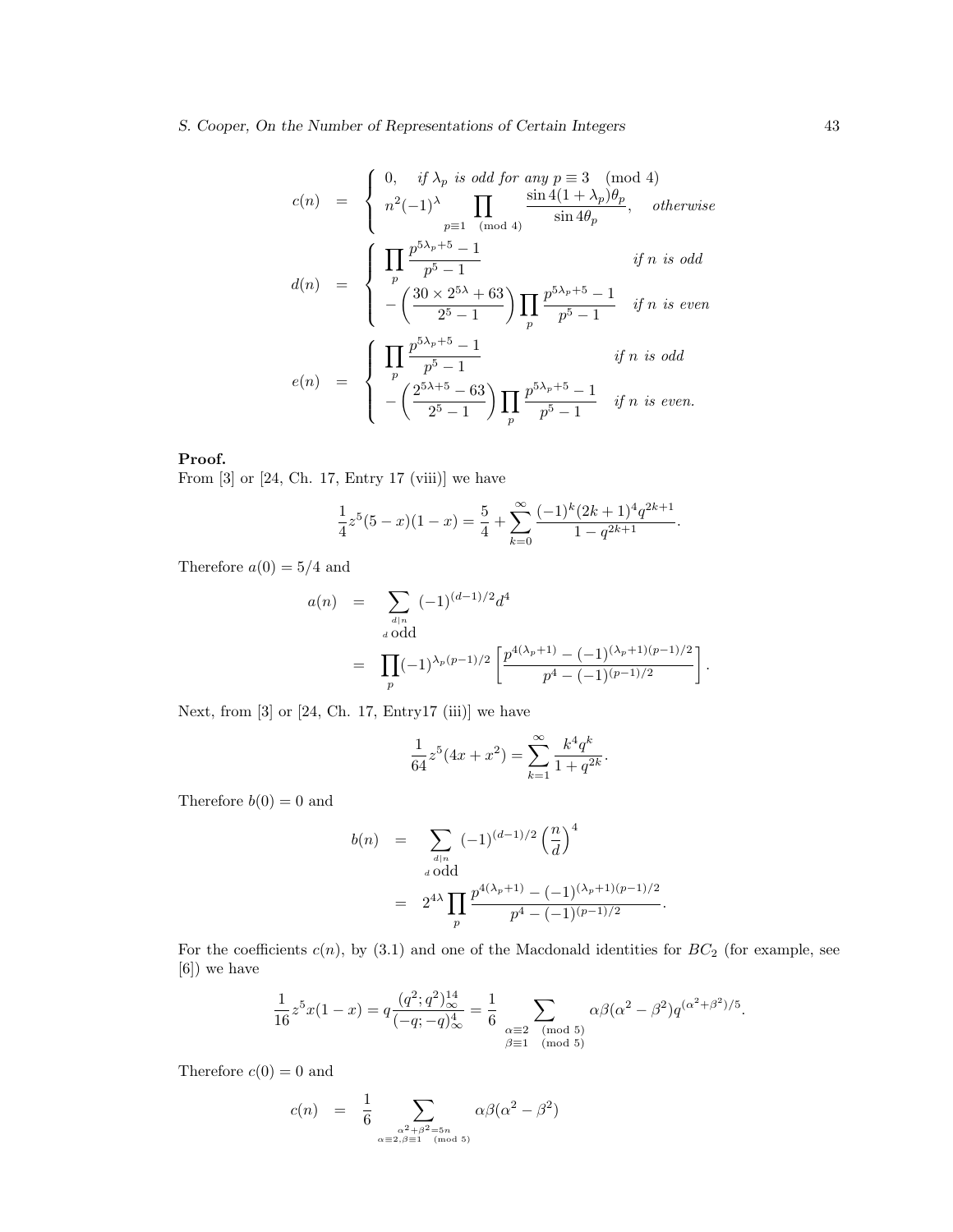$$
= \begin{cases} 0, & \text{if } \lambda_p \text{ is odd for any } p \equiv 3 \pmod{4} \\ n^2(-1)^{\lambda} \prod_{p \equiv 1 \pmod{4}} \frac{\sin 4(1 + \lambda_p)\theta_p}{\sin 4\theta_p}, & \text{otherwise.} \end{cases}
$$

The second part of this formula expressing  $c(n)$  in terms of  $\theta_p$  and  $\lambda_p$  was stated (without proof) by Ramanujan [25, eq. (156)].

Lastly, from  $[3]$  or  $[24, Ch. 17, Entries 14 (iii) \& (vi)]$  we have

$$
-\frac{1}{8}z^{6}(1-x)(1-x+x^{2}) = -\frac{1}{8} - \sum_{k=1}^{\infty} \frac{(-1)^{k}k^{5}q^{k}}{1+q^{k}}
$$

$$
\frac{1}{8}z^{6}(1-x)(1-x^{2}) = \frac{1}{8} - \sum_{k=1}^{\infty} \frac{(-1)^{k}k^{5}q^{k}}{1-q^{k}}.
$$

Therefore

$$
d(n) = \sum_{d|n} (-1)^{(d+n/d)} d^5
$$
  
\n
$$
= \begin{cases} \prod_{p} \frac{p^{5\lambda_p + 5} - 1}{p^5 - 1} & \text{if } n \text{ is odd} \\ -\left(\frac{30 \times 2^{5\lambda} + 63}{2^5 - 1}\right) \prod_{p} \frac{p^{5\lambda_p + 5} - 1}{p^5 - 1} & \text{if } n \text{ is even} \end{cases}
$$
  
\n
$$
e(n) = -\sum_{d|n} (-1)^d d^5
$$
  
\n
$$
= \begin{cases} \prod_{p} \frac{p^{5\lambda_p + 5} - 1}{p^5 - 1} & \text{if } n \text{ is odd} \\ -\left(\frac{2^{5\lambda + 5} - 63}{2^5 - 1}\right) \prod_{p} \frac{p^{5\lambda_p + 5} - 1}{p^5 - 1} & \text{if } n \text{ is even.} \end{cases}
$$

**Lemma 4.2** If p is an odd prime then

$$
a(p) = (-1)^{(p-1)/2} p^{4} + 1
$$
  
\n
$$
d(p) = p^{5} + 1
$$
  
\n
$$
e(p) = p^{5} + 1.
$$

### **Proof.**

These follow right away from Lemma 4.1.  $\Box$ 

**Lemma 4.3** Each of  $a(n)$ ,  $b(n)$ ,  $c(n)$ ,  $d(n)$  and  $e(n)$  are multiplicative. That is,  $a(mn)$  =  $a(m)a(n)$ , if m and n are relatively prime; and similarly for b, c, d and e.

#### **Proof.**

These follow right away from Lemma 4.1.  $\Box$ 

**Lemma 4.4** Under the change of variables

$$
z \to z(1-x)^{1/2}, \quad x \to \frac{x}{x-1}
$$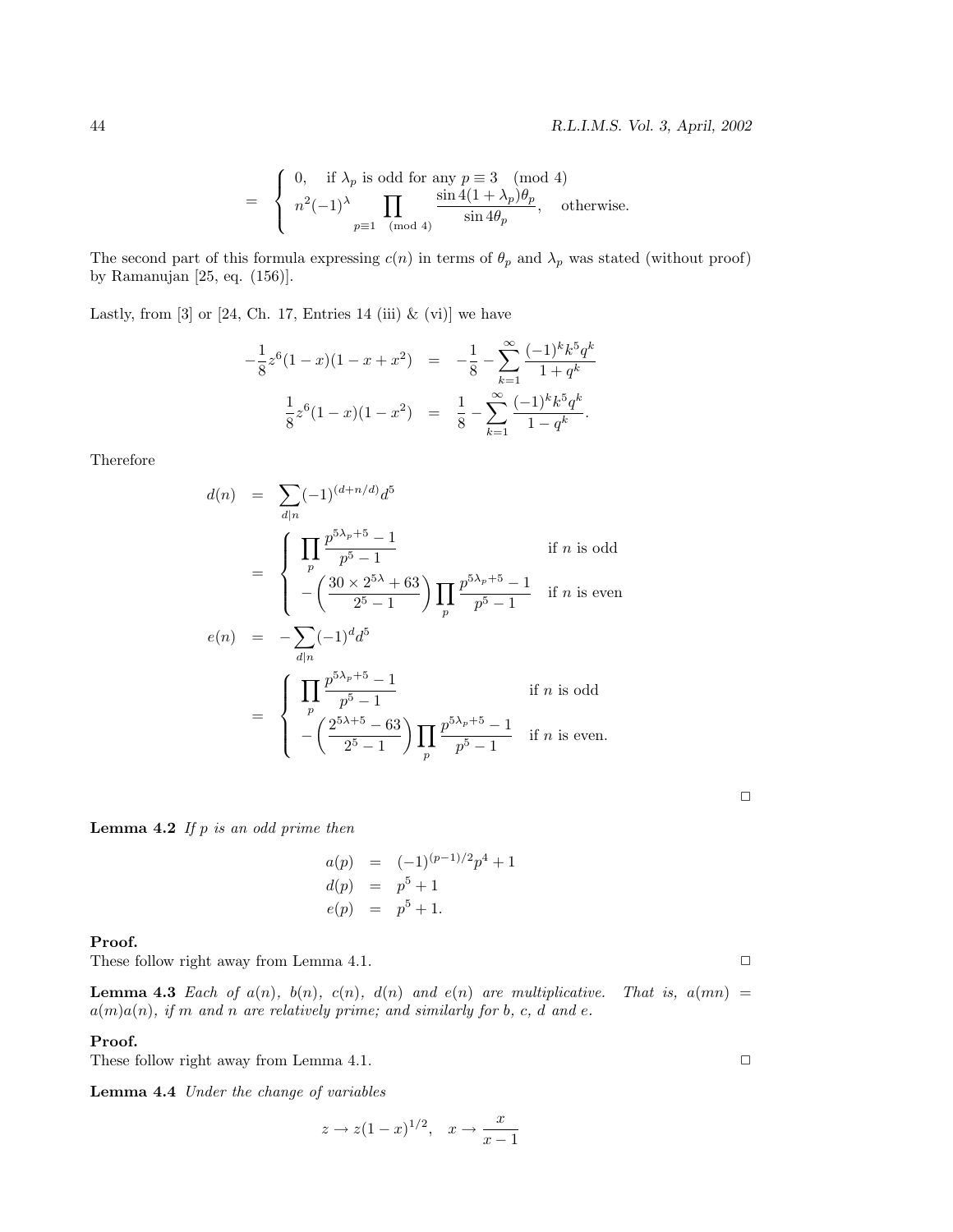the functions

$$
z^{10}(5x^5 + 411x^4 - 2118x^3 + 4262x^2 - 4275x + 1710) and
$$
  
\n
$$
z^{12}(43870208x^6 - 131830116x^5 + 162785487x^4 - 105780950x^3 + 162565995x^2 - 131610624x + 43870208)
$$

are invariant and

$$
z^{6}x(1157 - 1157x + 1008x^{2})
$$

changes sign.

### **Proof.**

This follows by straightforward calculation.  $\Box$ 

**Lemma 4.5** The q-expansions of

$$
z^{10}(5x^5 + 411x^4 - 2118x^3 + 4262x^2 - 4275x + 1710) and
$$
  
\n
$$
z^{12}(43870208x^6 - 131830116x^5 + 162785487x^4 - 105780950x^3
$$
  
\n
$$
+162565995x^2 - 131610624x + 43870208)
$$

contain only even powers of q, and the q-expansion of

$$
z^6 x (1157 - 1157x + 1008x^2)
$$

contains only odd powers.

### **Proof.**

This follows from the Change of Sign Principle [3, p. 126] or [24, Ch. 17, Entry 14 (xii)].  $\Box$ 

### **Lemma 4.6**

$$
[q^p]z^{10}(1+x)(1+14x+x^2)(1-34x+x^2) = -264(p^9+1)
$$
  
\n
$$
[q^p]z^{12}[441(1+14x+x^2)^3+250(1+x)^2(1-34x+x^2)^2] = 65520(p^{11}+1).
$$

### **Proof.**

From [3] or [24, Ch. 17, Entries 13 (iii) and (iv)], followed by [2] or [24, Ch. 15, Entry 12 (iii)] we have

$$
z^{10}(1+x)(1+14x+x^2)(1-34x+x^2) = M(q)N(q) = 1 - 264 \sum_{k=1}^{\infty} \frac{k^9 q^k}{1-q^k}.
$$

The coefficient of  $q^p$  in this is readily seen to be  $-264(p^9 + 1)$ .

Also, from [3] or [24, Ch. 17, Entries 13 (iii) and (iv)] followed by [2] or [24, Ch. 15, Entry  $13$  (i)] we have

$$
441z^{12}(1+14x+x^3)^3+250z^{12}(1+x)^2(1-34x+x^2)^2
$$
  
= 441M(q)<sup>3</sup> + 250N(q)<sup>2</sup> = 691 + 65520
$$
\sum_{j=1}^{\infty} \frac{j^{11}q^j}{1-q^j}.
$$

The coefficient of  $q^p$  in this is readily seen to be  $65520(p^{11} + 1)$ .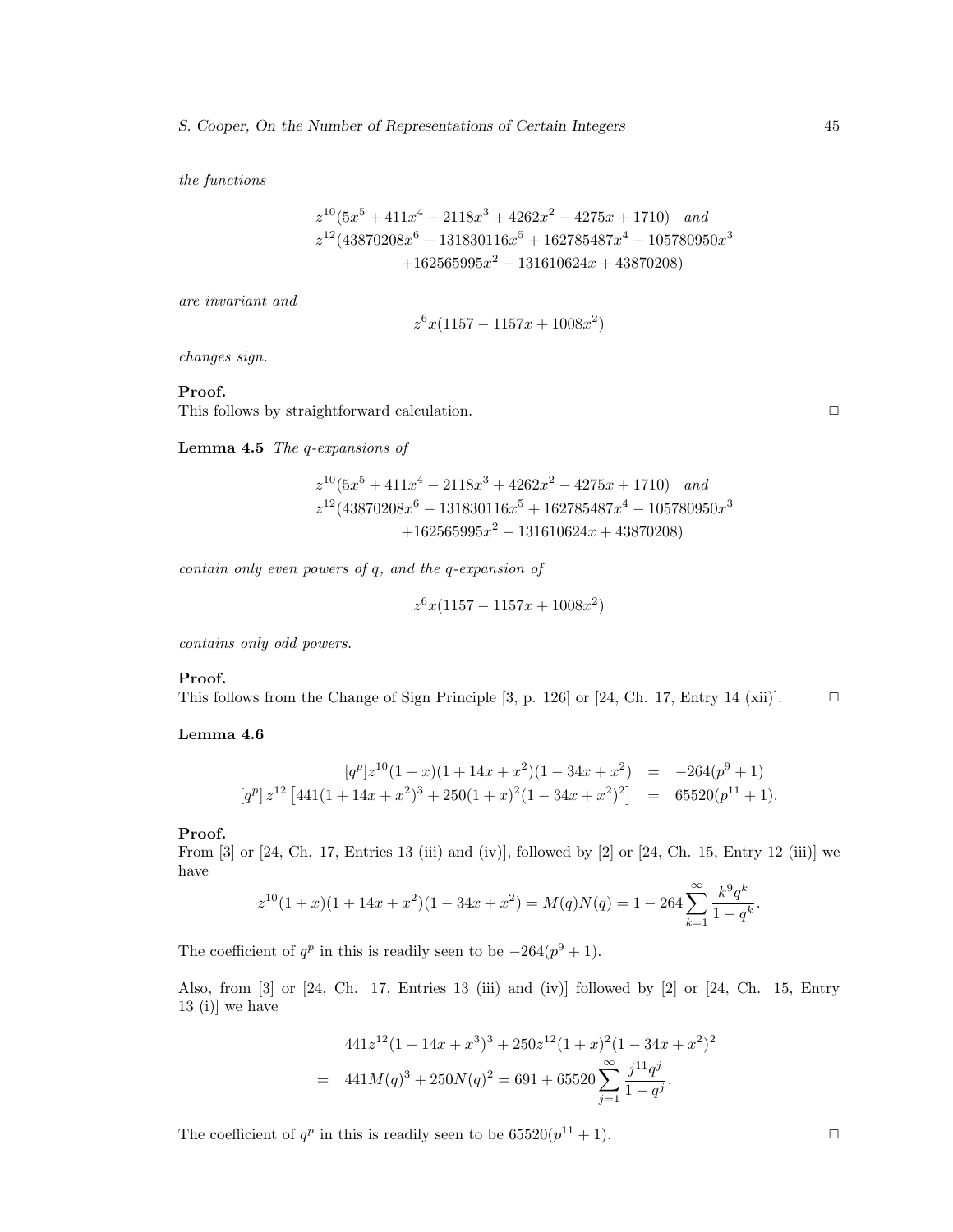# **5 The value of**  $r_{11}(p^2)$  for odd primes p

**Theorem 5.1** If p is an odd prime and  $H(p)$  is defined by equation (3.5), then

$$
r_{11}(p^2) = \frac{330}{31}(p^9 + 1) - 22(-1)^{(p-1)/2}p^4 + \frac{352}{31}H(p).
$$

**Proof.**

Let us write

$$
p^2 = \sum_{i=1}^{11} x_i^2.
$$

There are three possibilities: either one, five or nine of the  $x_i$  are odd, and the others are even. Accordingly, we have

$$
r_{11}(p^{2}) = 22 \sum_{j \text{ odd}} r_{10,0}(p^{2} - j^{2}) + \frac{22}{5} \sum_{j \text{ odd}} r_{6,4}(p^{2} - j^{2}) + \frac{22}{9} \sum_{j \text{ odd}} r_{2,8}(p^{2} - j^{2})
$$
  
\n
$$
= \sum_{j \text{ odd}} \left[ q^{p^{2} - j^{2}} \right] \left\{ 22\phi(q^{4})^{10} + \frac{22}{5} \times {10 \choose 4} \times 16q^{4}\phi(q^{4})^{6}\psi(q^{8})^{4} + \frac{22}{9} \times {10 \choose 8} \times 16^{2}q^{8}\phi(q^{4})^{2}\psi(q^{8})^{8} \right\}
$$
  
\n
$$
= 2 \sum_{j \text{ odd}} \left[ q^{(p^{2} - j^{2})/4} \right] \left\{ {11 \choose 1} \phi(q)^{10} + {11 \choose 5} \times 16q\phi(q)^{6}\psi(q^{2})^{4} + {11 \choose 9} \times 16^{2}q^{2}\phi(q)^{2}\psi(q^{2})^{8} \right\}
$$
  
\n
$$
= \sum_{j=0}^{p} \left[ q^{j(p-j)} \right] z^{5} \left\{ {11 \choose 1} + {11 \choose 5} x + {11 \choose 9} x^{2} \right\}
$$
  
\n
$$
= \sum_{j=0}^{p} \left[ q^{j(p-j)} \right] z^{5} (11 + 462x + 55x^{2}).
$$

In general we have

$$
r_{2k+1}(p^2) = \sum_{j=0}^p [q^{j(p-j)}] z^k \left( \sum_{i=0}^{\lfloor k/2 \rfloor} {2k+1 \choose 4i+1} x^i \right).
$$
 (5.2)

Now

$$
z^{5}(11+462x+55x^{2}) = \frac{11}{5}z^{5}(5-x)(1-x) + \frac{528}{5}z^{5}(4x+x^{2}) + \frac{264}{5}z^{5}x(1-x).
$$

Using this together with Lemmas 4.1, 4.2 and 4.3 gives

$$
r_{11}(p^2) = \sum_{j=0}^p \left( \frac{44}{5} a(j(p-j)) + \frac{33792}{5} b(j(p-j)) + \frac{4224}{5} c(j(p-j)) \right)
$$
  

$$
= \frac{88}{5} a(0) - \frac{88}{5} a(0) a(p) + \frac{44}{5} \sum_{j=0}^p a(j) a(p-j)
$$
  

$$
+ \frac{33792}{5} \sum_{j=0}^p b(j) b(p-j) + \frac{4224}{5} \sum_{j=0}^p c(j) c(p-j)
$$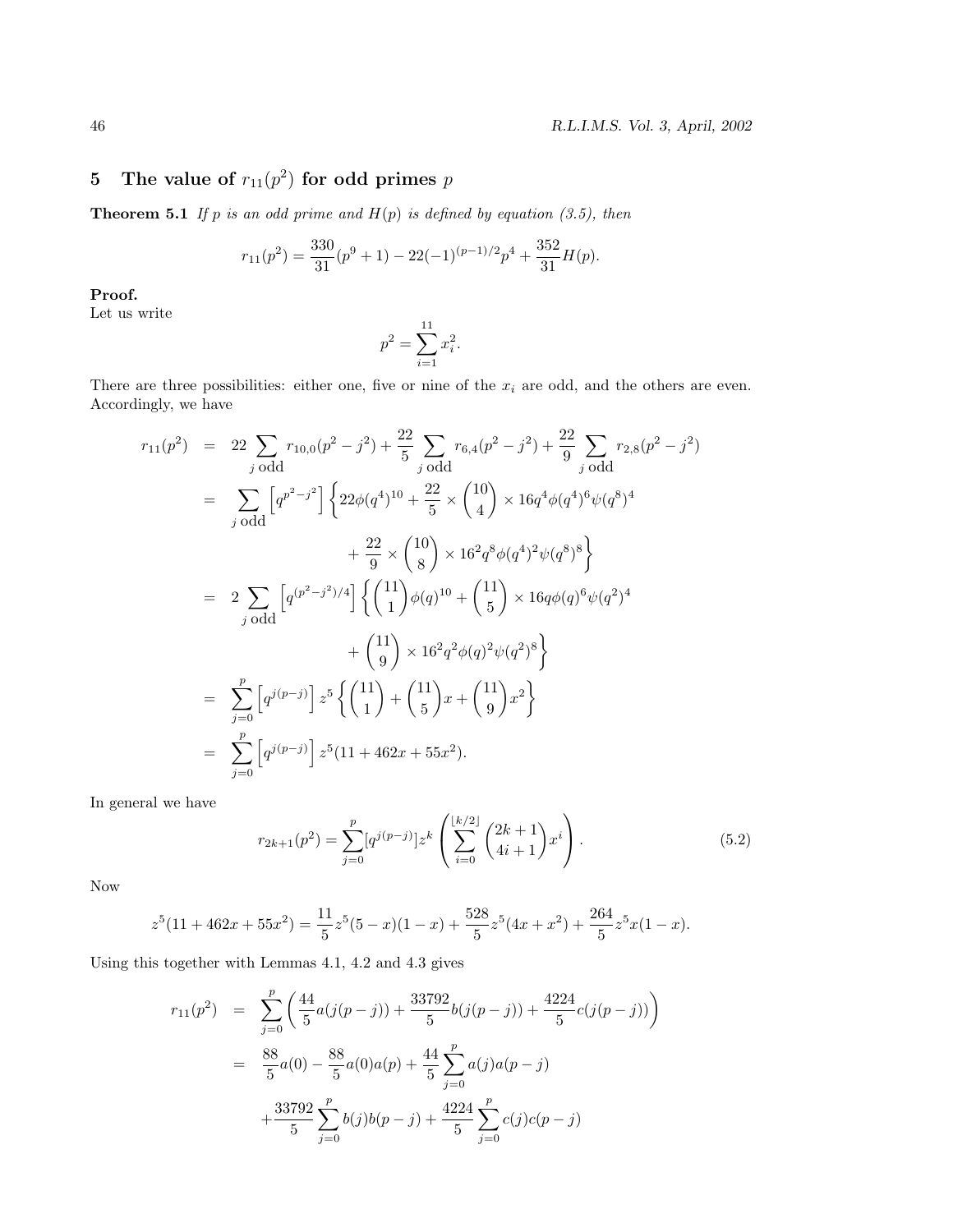#### *S. Cooper, On the Number of Representations of Certain Integers* 47

$$
= -22(-1)^{(p-1)/2}p^{4} + \frac{44}{5}[q^{p}]\left(\frac{1}{4}z^{5}(5-x)(1-x)\right)^{2}
$$

$$
+ \frac{33792}{5}[q^{p}]\left(\frac{1}{64}z^{5}(4x+x^{2})\right)^{2} + \frac{4224}{5}[q^{p}]\left(\frac{1}{16}z^{5}x(1-x)\right)^{2}
$$

$$
= -22(-1)^{(p-1)/2}p^{4} + \frac{11}{4}[q^{p}]z^{10}(2x^{4}+20x^{2}-12x+5).
$$

Now

$$
\frac{11}{4}(2x^4 + 20x^2 - 12x + 5) = -\frac{5}{124}p_1(x) + \frac{22}{31}p_2(x) + p_3(x)
$$

where

$$
p_1(x) = (1+x)(1+14x+x^2)(1-34x+x^2)
$$
  
\n
$$
p_2(x) = x(1-x)(1+2x-2x^2)
$$
  
\n
$$
p_3(x) = \frac{1}{124}(5x^5+411x^4-2118x^3+4262x^2-4275x+1710).
$$

This, together with Lemmas 4.5, 4.6 and Equation (3.6) gives

$$
r_{11}(p^2) = -22(-1)^{(p-1)/2}p^4 - \frac{5}{124} \times (-264)(p^9 + 1) + \frac{22}{31} \times 16H(p) + 0
$$
  
= 
$$
\frac{330}{31}(p^9 + 1) - 22(-1)^{(p-1)/2}p^4 + \frac{352}{31}H(p).
$$

**Remark 5.3** The coefficients  $H(n)$  have some interesting properties.

- 1. H is multiplicative. That is,  $H(mn) = H(m)H(n)$  for any pair of relatively prime positive integers m and n.
- 2.  $|H(n)| \leq n^{9/2} d(n)$ , where  $d(n)$  is the number of divisors of n. In particular,

$$
|H(p)| \le 2p^{9/2} \tag{5.4}
$$

for primes p. Ramanujan [25, §28] made some conjectures concerning the orders of some similar functions. See his equations (157), (160) and (163). See also Berndt's commentary [26, p. 367] for references and more information.

# **6 The Hecke operator**  $T_{p^2}$  when  $p = 2$  for eleven squares

**Theorem 6.1**

|                                                                          |                   |     | $T_4\phi_{11,0} = \phi_{11,0}$ | $+ 330\phi_{7,4} + 165\phi_{3,8}$     |  |                      |  |
|--------------------------------------------------------------------------|-------------------|-----|--------------------------------|---------------------------------------|--|----------------------|--|
| $T_4\phi_{7,4}$                                                          |                   | $=$ |                                | $336\phi_{7,4}$ + $176\phi_{3,8}$     |  |                      |  |
|                                                                          | $T_4\phi_{3,8} =$ |     |                                | $320\phi_{7,4}$ + $192\phi_{3,8}$ .   |  |                      |  |
|                                                                          |                   |     |                                |                                       |  |                      |  |
| $\phi_{11,0}(4n) = \phi_{11,0}(n) + 330\phi_{7,4}(n) + 165\phi_{3,8}(n)$ |                   |     |                                |                                       |  |                      |  |
| $\phi_{7,4}(4n) =$                                                       |                   |     |                                | $336\phi_{7,4}(n) + 176\phi_{3,8}(n)$ |  |                      |  |
| $\phi_{3,8}(4n) =$                                                       |                   |     |                                | $320\phi_{7,4}(n)$                    |  | $192\phi_{3,8}(n)$ . |  |

That is,

### **Proof.**

Let us consider  $\phi_{11,0}$  first. By Facts 1 and 2, we have

$$
T_4\phi_{11,0} = \alpha_1\phi_{11,0} + \alpha_2\phi_{7,4} + \alpha_3\phi_{3,8},
$$

 $\Box$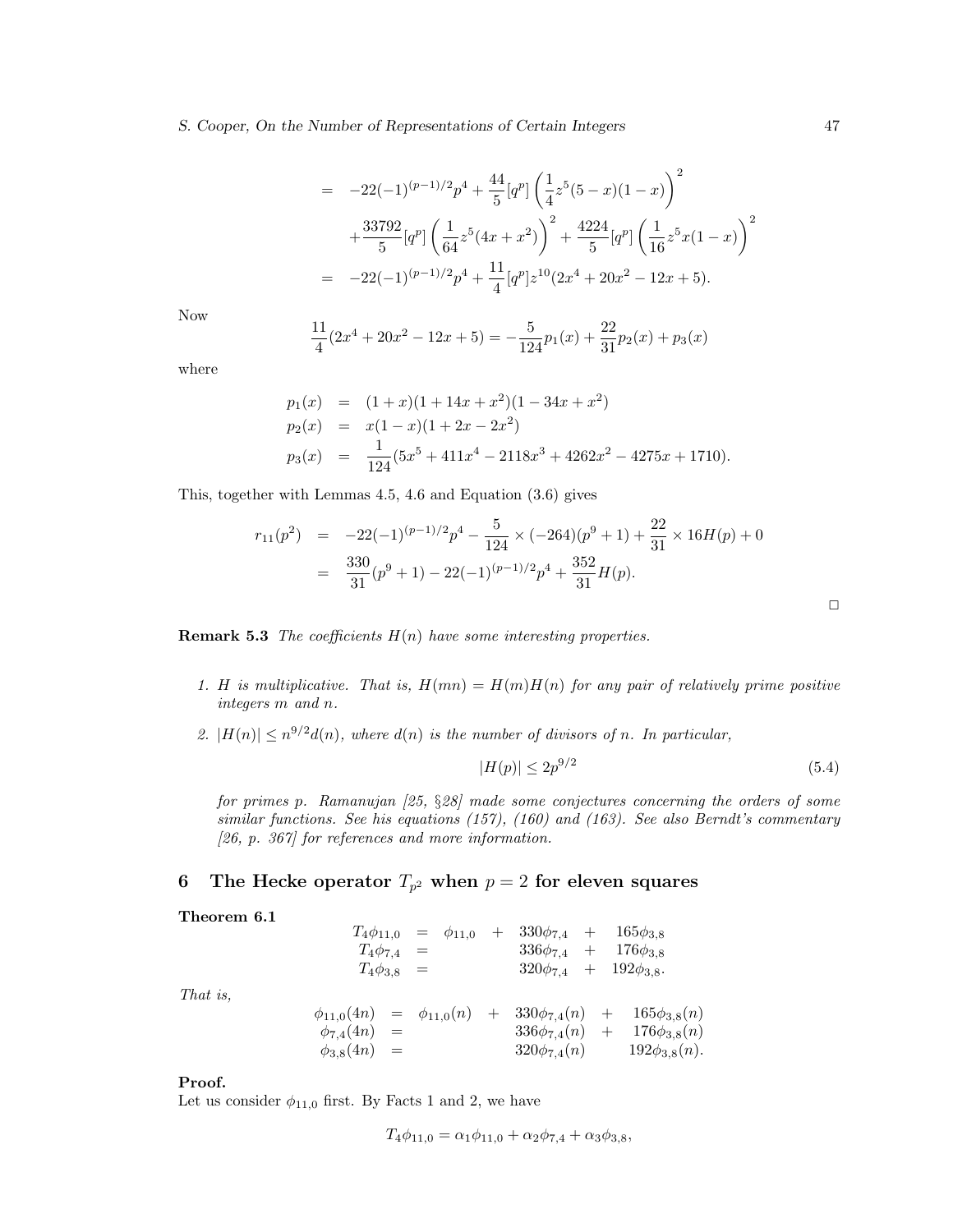for some constants  $\alpha_1, \alpha_2, \alpha_3$ . By Fact 3, we have

$$
T_4\phi_{11,0} = \sum_{n=0}^{\infty} \phi_{11,0}(4n)q^n.
$$

Therefore

$$
\sum_{n=0}^{\infty} \phi_{11,0}(4n)q^n = \alpha_1 \sum_{n=0}^{\infty} \phi_{11,0}(n)q^n + \alpha_2 \sum_{n=0}^{\infty} \phi_{7,4}(n)q^n + \alpha_3 \sum_{n=0}^{\infty} \phi_{3,8}(n)q^n.
$$

Equating coefficients of 1,  $q$  and  $q^2$  gives

$$
\alpha_1 = 1
$$
  
22 $\alpha_1$  + 16 $\alpha_2$  = 5302  
220 $\alpha_1$  + 224 $\alpha_2$  + 256 $\alpha_3$  = 116380

and so

$$
\alpha_1 = 1, \quad \alpha_2 = 330, \quad \alpha_3 = 165.
$$

This proves the first part of the Theorem. The results for  $T_4\phi_{7,4}$  and  $T_4\phi_{3,8}$  follow similarly.  $\Box$ 

**Lemma 6.2** The eigenfunctions and eigenvalues of  $T_4$  are

$$
\chi_{11,1} := 511\phi_{11,0} - 682\phi_{7,4} + 187\phi_{3,8}, \quad \lambda_1 = 1, \n\chi_{11,2} := 20\phi_{7,4} + 11\phi_{3,8}, \quad \lambda_2 = 512, \n\chi_{11,3} := \phi_{7,4} - \phi_{3,8}, \quad \lambda_3 = 16.
$$

These coefficients satisfy many interesting properties. Some of these are summarised in

#### **Theorem 6.3**

$$
32\chi_{11,1}(n) - 33\chi_{11,2}(n) = 0 \text{ if } n \equiv 1 \text{ or } 2 \pmod{4}
$$
  
\n
$$
512\chi_{11,1}(n) - 17\chi_{11,2}(n) = 0 \text{ if } n \equiv 3 \pmod{8}
$$
  
\n
$$
15872\chi_{11,1}(n) + 495\chi_{11,2}(n) = 0 \text{ if } n \equiv 7 \pmod{8}
$$
  
\n
$$
\chi_{11,3}(n) = 0 \text{ if } n \equiv 7 \pmod{8}.
$$

### **Proof.**

A proof of Theorem 6.3 has been given by Barrucand and Hirschhorn [1].  $\Box$ 

As a consequence of the previous results we have

# **Theorem 6.4**

$$
r_{11}(4^{\lambda}(8k+7)) = \frac{2^{9\lambda+9} - 1}{2^9 - 1} r_{11}(8k+7).
$$

**Proof.**

$$
r_{11}(4^{\lambda}(8k+7))
$$
  
=  $\phi_{11,0}(4^{\lambda}(8k+7))$   
=  $\frac{1}{31 \times 511} (31\chi_{11,1}(4^{\lambda}(8k+7)) + 495\chi_{11,2}(4^{\lambda}(8k+7)) + 11242\chi_{11,3}(4^{\lambda}(8k+7)))$   
=  $\frac{1}{31 \times 511} (31\chi_{11,1}(8k+7) + 495 \times 512^{\lambda}\chi_{11,2}(8k+7) + 11242 \times (16)^{\lambda}\chi_{11,3}(8k+7)).$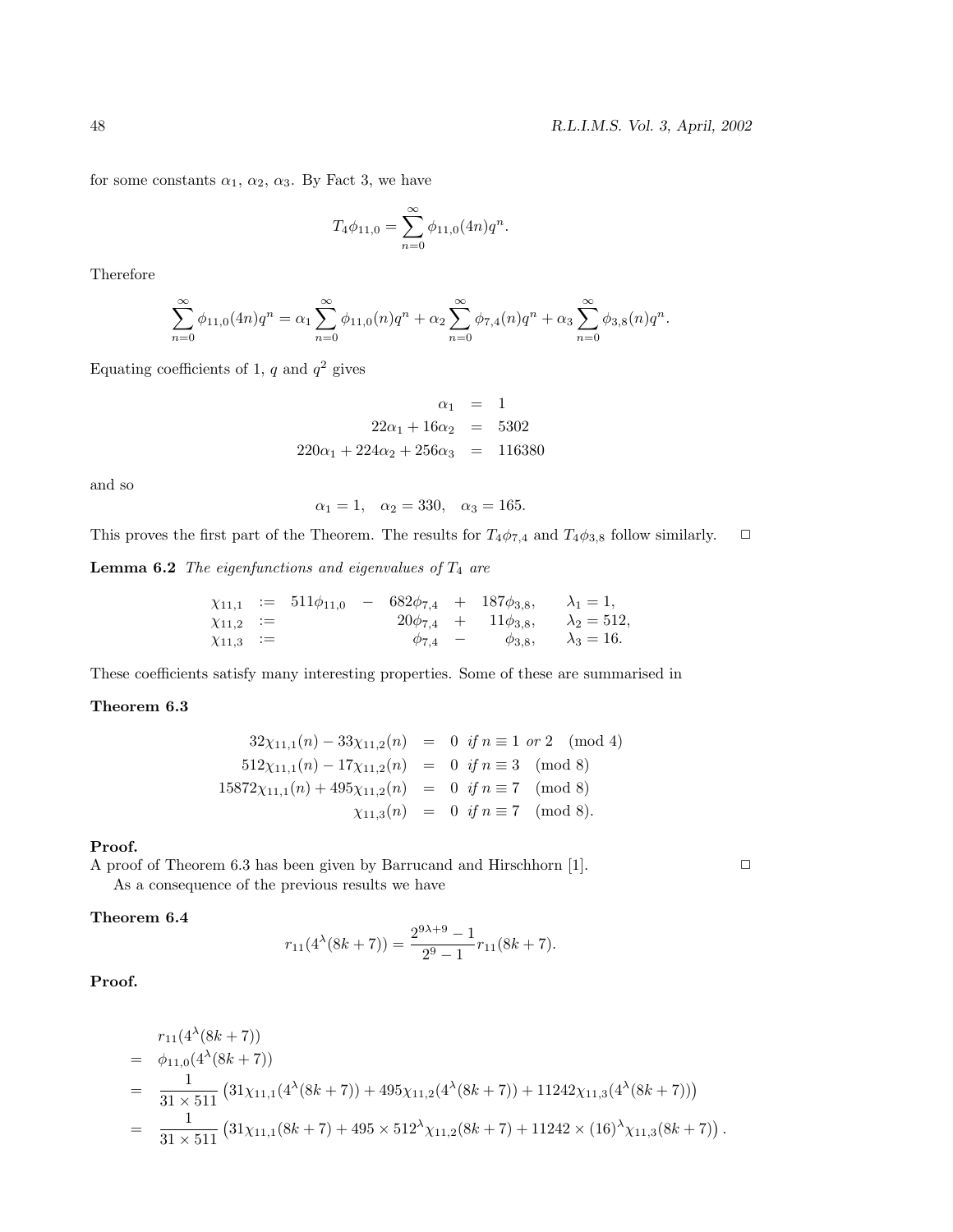Applying Theorem 6.3 gives

$$
r_{11}(4^{\lambda}(8k+7)) = \frac{1}{31 \times 511} (31\chi_{11,1}(8k+7) - 15872 \times 512^{\lambda}\chi_{11,1}(8k+7) + 0)
$$
  
= 
$$
\frac{-1}{511} (512^{\lambda+1} - 1)\chi_{11,1}(8k+7).
$$

Taking  $\lambda = 0$  in this gives

$$
r_{11}(8k+7) = -\chi_{11,1}(8k+7)
$$

and so

$$
r_{11}(4^{\lambda}(8k+7)) = \frac{1}{511}(512^{\lambda+1} - 1)r_{11}(8k+7) = \frac{2^{9\lambda+9} - 1}{2^9 - 1}r_{11}(8k+7),
$$
 as required.

# **7 The Hecke operator**  $T_{p^2}$  when p is an odd prime for sums of eleven **squares**

By Facts 2 and 3 we have

$$
T_{p2}\phi_{11,0} = \sum_{n=0}^{\infty} \phi_{11,0}(p^2n)q^n + p^4 \sum_{n=0}^{\infty} \left(\frac{-n}{p}\right) \phi_{11,0}(n)q^n + p^9 \sum_{n=0}^{\infty} \phi_{11,0}(n/p^2)q^n
$$
  
=  $c_1\phi_{11,0}(q) + c_2\phi_{7,4}(q) + c_3\phi_{3,8}(q),$  (7.1)

$$
T_{p^2}\phi_{7,4} = \sum_{n=0}^{\infty} \phi_{7,4}(p^2n)q^n + p^4 \sum_{n=0}^{\infty} \left(\frac{-n}{p}\right) \phi_{7,4}(n)q^n + p^9 \sum_{n=0}^{\infty} \phi_{7,4}(n/p^2)q^n
$$
  
\n
$$
= d_1\phi_{11,0}(q) + d_2\phi_{7,4}(q) + d_3\phi_{3,8}(q),
$$
  
\n
$$
T_{p^2}\phi_{3,8} = \sum_{n=0}^{\infty} \phi_{3,8}(p^2n)q^n + p^4 \sum_{n=0}^{\infty} \left(\frac{-n}{p}\right) \phi_{3,8}(n)q^n + p^9 \sum_{n=0}^{\infty} \phi_{3,8}(n/p^2)q^n
$$
  
\n
$$
= e_1\phi_{11,0}(q) + e_2\phi_{7,4}(q) + e_3\phi_{3,8}(q),
$$
\n(7.3)

for some constants  $c_1$ ,  $c_2$ ,  $c_3$ ,  $d_1$ ,  $d_2$ ,  $d_3$ ,  $e_1$ ,  $e_2$ ,  $e_3$ . Equating the constant terms in each of the three equations above gives

$$
c_1 = p^9 + 1 \n d_1 = 0 \n e_1 = 0.
$$

Equating the coefficients of  $q$  in  $(7.1)$ – $(7.3)$  gives

$$
22c_1 + 16c_2 = \phi_{11,0}(p^2) + 22(-1)^{(p-1)/2}p^4
$$
  
\n
$$
22d_1 + 16d_2 = \phi_{7,4}(p^2) + 16(-1)^{(p-1)/2}p^4
$$
  
\n
$$
22e_1 + 16e_2 = \phi_{3,8}(p^2).
$$

By Theorem 5.1 we have

$$
\phi_{11,0}(p^2) = \frac{330}{31}(p^9 + 1) - 22(-1)^{(p-1)/2}p^4 + \frac{352}{31}H(p). \tag{7.4}
$$

By the same methods it can be shown that

$$
\phi_{7,4}(p^2) = \frac{320}{31}(p^9 + 1) - 16(-1)^{(p-1)/2}p^4 + \frac{176}{31}H(p) \tag{7.5}
$$

$$
\phi_{3,8}(p^2) = \frac{320}{31}(p^9 + 1) - \frac{320}{31}H(p). \tag{7.6}
$$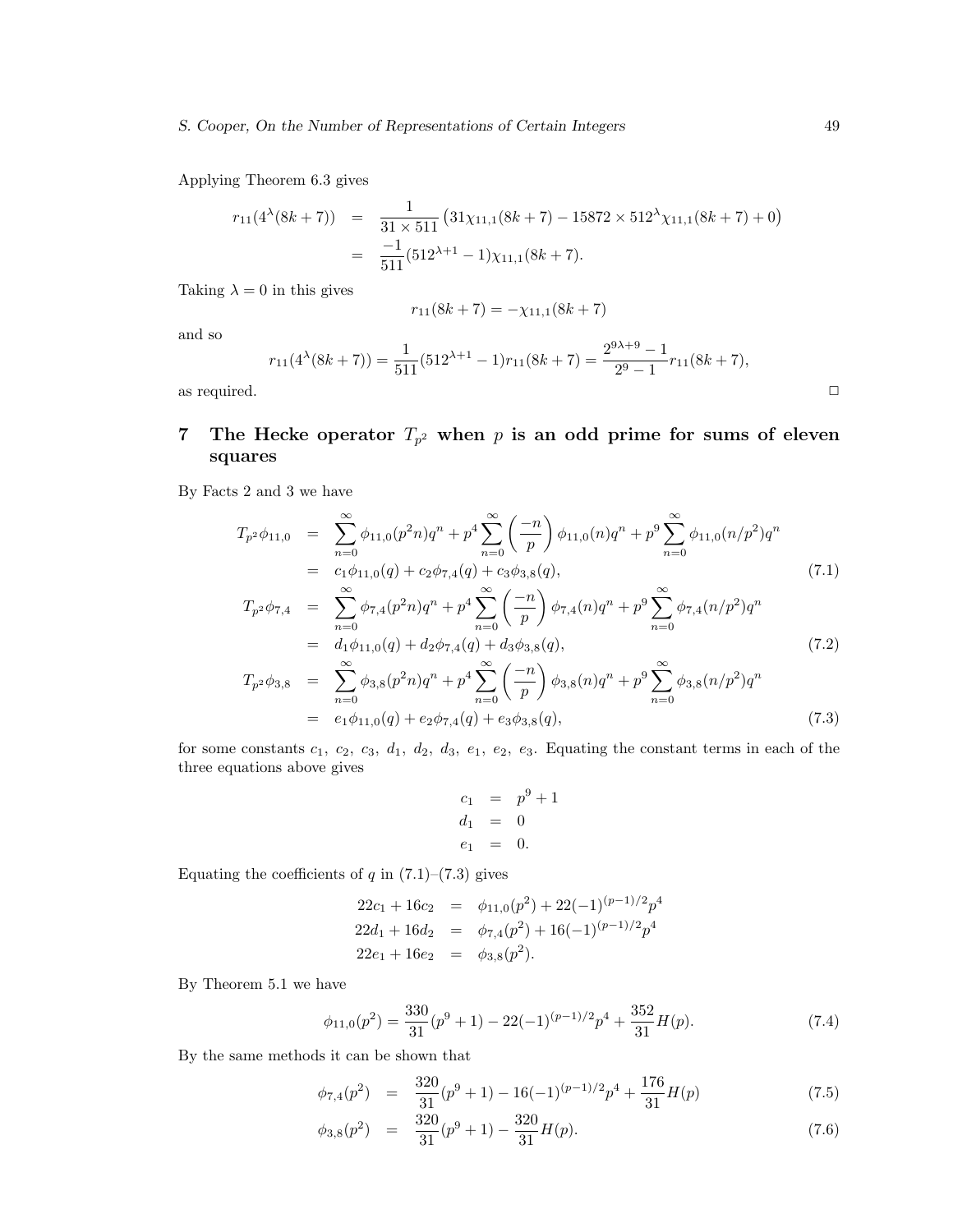It follows that

$$
c_2 = -\frac{22}{31}(p^9 + 1) + \frac{22}{31}H(p)
$$
  
\n
$$
d_2 = \frac{20}{31}(p^9 + 1) + \frac{11}{31}H(p)
$$
  
\n
$$
e_2 = \frac{20}{31}(p^9 + 1) - \frac{20}{31}H(p).
$$

Next, equating coefficients of  $q^4$  in  $\left(7.1\right)–\left(7.3\right)$  gives

$$
\phi_{11,0}(4p^2) + 5302(-1)^{(p-1)/2}p^4 = 5302c_1 + 5376c_2 + 5120c_3
$$
  
\n
$$
\phi_{7,4}(4p^2) + 5376(-1)^{(p-1)/2}p^4 = 5302d_1 + 5376d_2 + 5120d_3
$$
  
\n
$$
\phi_{3,8}(4p^2) + 5120(-1)^{(p-1)/2}p^4 = 5302e_1 + 5376e_2 + 5120e_3.
$$

By Theorem 6.1 and equations  $(7.4)$ – $(7.6)$  we have

$$
\begin{array}{rcl}\n\phi_{11,0}(4p^2) & = & \phi_{11,0}(p^2) + 330\phi_{7,4}(p^2) + 165\phi_{3,8}(p^2) \\
& = & \frac{158730}{31}(p^9 + 1) - 5302(-1)^{(p-1)/2}p^4 + \frac{5632}{31}H(p).\n\end{array}
$$

Similarly,

$$
\begin{aligned}\n\phi_{7,4}(4p^2) &= \frac{163840}{31}(p^9+1) - 5376(-1)^{(p-1)/2}p^4 + \frac{2816}{17}H(p) \\
\phi_{3,8}(4p^2) &= \frac{163840}{31}(p^9+1) - 5120(-1)^{(p-1)/2}p^4 - \frac{5120}{17}H(p).\n\end{aligned}
$$

It follows that

$$
c_3 = \frac{22}{31}(p^9 + 1) - \frac{22}{31}H(p)
$$
  
\n
$$
d_3 = \frac{11}{31}(p^9 + 1) - \frac{11}{31}H(p)
$$
  
\n
$$
e_3 = \frac{11}{31}(p^9 + 1) + \frac{20}{31}H(p).
$$

The above results may be summarised as

## **Theorem 7.7** Let

$$
\alpha = p^9 + 1, \quad \beta = H(p).
$$

Then

$$
\begin{pmatrix}\nT_{p^2}\phi_{11,0} \\
T_{p^2}\phi_{7,4} \\
T_{p^2}\phi_{3,8}\n\end{pmatrix} = \frac{1}{31} \begin{pmatrix}\n31\alpha & -22\alpha + 22\beta & 22\alpha - 22\beta \\
0 & 20\alpha + 11\beta & 11\alpha - 11\beta \\
0 & 20\alpha - 20\beta & 11\alpha + 20\beta\n\end{pmatrix} \begin{pmatrix}\n\phi_{11,0} \\
\phi_{7,4} \\
\phi_{3,8}\n\end{pmatrix}.
$$

**Corollary 7.8** The eigenfunctions and eigenvalues of  $T_{p^2}$  are

$$
\zeta_{11,1} := \phi_{11,0} - 2\phi_{7,4}, \qquad \lambda_1 = \alpha
$$
  

$$
\zeta_{11,2} := 20\phi_{7,4} + 11\phi_{3,8} = \chi_{11,2}, \qquad \lambda_2 = \alpha
$$
  

$$
\zeta_{11,3} := \phi_{7,4} - \phi_{3,8} = \chi_{11,3}, \qquad \lambda_3 = \beta.
$$

That is,

$$
T_{p^2}\zeta_{11,1} = (p^9 + 1)\zeta_{11,1}
$$
  
\n
$$
T_{p^2}\zeta_{11,2} = (p^9 + 1)\zeta_{11,2}
$$
  
\n
$$
T_{p^2}\zeta_{11,3} = H(p)\zeta_{11,3}.
$$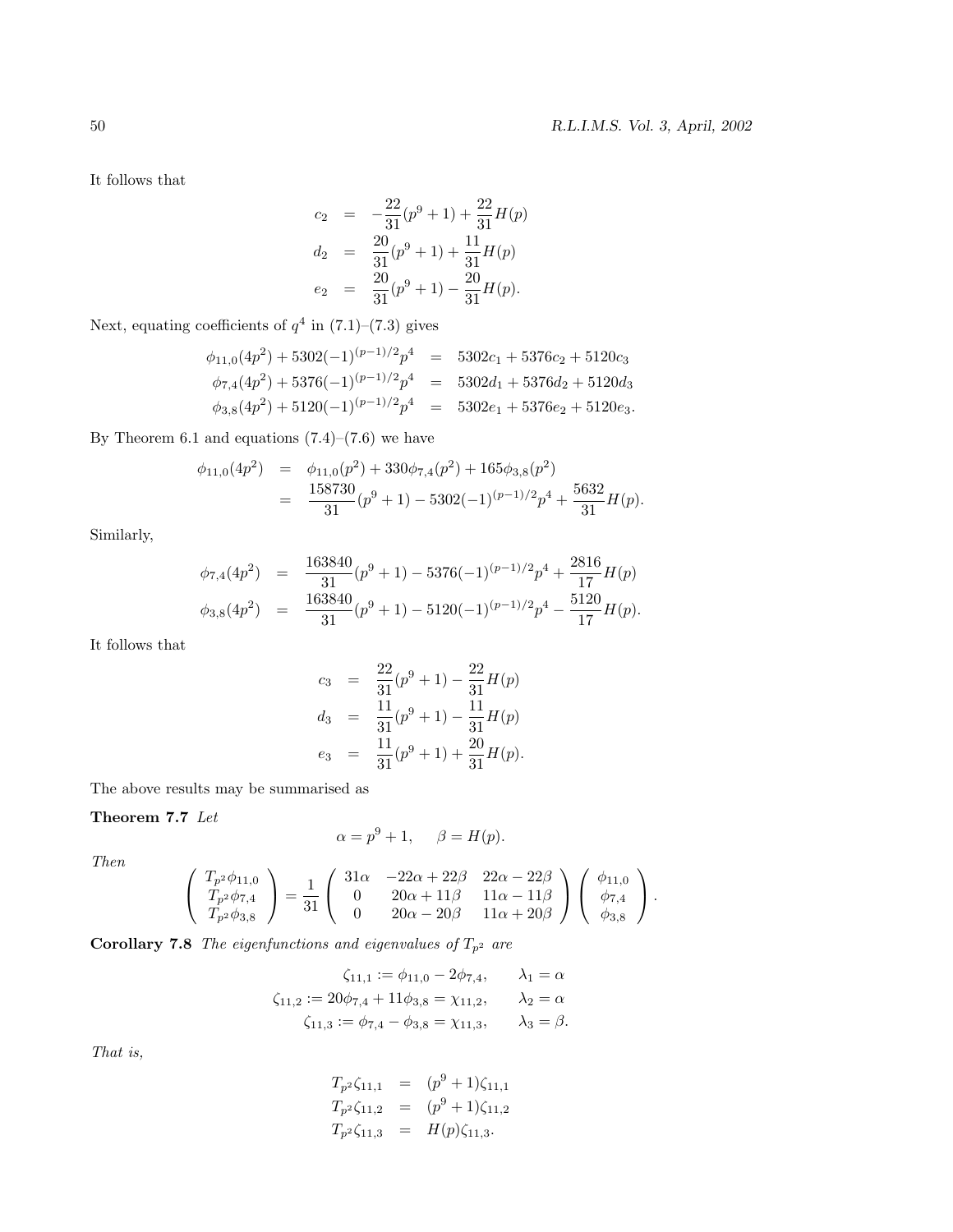Using Fact 3, together with Corollary 7.8, we have

$$
\zeta_{11,1}(p^2n) + p^4 \left(\frac{-n}{p}\right) \zeta_{11,1}(n) + p^9 \zeta_{11,1}(n/p^2) = (p^9 + 1)\zeta_{11,1}(n) \tag{7.9}
$$

$$
\zeta_{11,2}(p^2n) + p^4 \left(\frac{-n}{p}\right) \zeta_{11,2}(n) + p^9 \zeta_{11,2}(n/p^2) = (p^9 + 1)\zeta_{11,2}(n) \tag{7.10}
$$

$$
\zeta_{11,3}(p^2n) + p^4 \left(\frac{-n}{p}\right) \zeta_{11,3}(n) + p^9 \zeta_{11,3}(n/p^2) = H(p)\zeta_{11,3}(n). \tag{7.11}
$$

Iterating  $(7.9)$ – $(7.11)$  we obtain

**Theorem 7.12** If  $p^2 \nmid n$ , then

$$
\zeta_{11,1}(p^{2\mu}n) = \left[\frac{p^{9\mu+9}-1}{p^9-1} - p^4\left(\frac{-n}{p}\right)\frac{p^{9\mu}-1}{p^9-1}\right]\zeta_{11,1}(n)
$$
  
\n
$$
\zeta_{11,2}(p^{2\mu}n) = \left[\frac{p^{9\mu+9}-1}{p^9-1} - p^4\left(\frac{-n}{p}\right)\frac{p^{9\mu}-1}{p^9-1}\right]\zeta_{11,2}(n)
$$
  
\n
$$
\zeta_{11,3}(p^{2\mu}n) = \left[c_1(n)r_1^{\mu} + c_2(n)r_2^{\mu}\right]\zeta_{11,3}(n),
$$

where

$$
r_1 = \frac{H(p) + \sqrt{\Delta(p)}}{2}
$$
  
\n
$$
r_2 = \frac{H(p) - \sqrt{\Delta(p)}}{2}
$$
  
\n
$$
c_1(n) = \frac{1}{2} + \frac{H(p) - 2p^4\left(\frac{-n}{p}\right)}{2\sqrt{\Delta(p)}}
$$
  
\n
$$
c_2(n) = \frac{1}{2} - \frac{H(p) - 2p^4\left(\frac{-n}{p}\right)}{2\sqrt{\Delta(p)}}
$$
  
\n
$$
\Delta(p) = H(p)^2 - 4p^9.
$$

# **Remark 7.13** Equation 5.4 implies  $\Delta(p) \leq 0$ .

It is possible to express  $r_{11}(n)$  in terms of  $r_{11}(n^o)$  and  $\zeta_{11,3}(n^o)$ , where  $n^o$  is the odd-square free part of n, that is,  $n^o$  is the greatest divisor of n which is not divisible by an odd square. Let

$$
g_{p,\mu,m} = \frac{p^{9\mu+9} - 1}{p^9 - 1} - p^4 \left(\frac{-m}{p}\right) \frac{p^{9\mu} - 1}{p^9 - 1}
$$
  

$$
h_{p,\mu,m} = c_1(m)r_1^{\mu} + c_2(m)r_2^{\mu},
$$

where  $c_1$ ,  $c_2$ ,  $r_1$ ,  $r_2$  are as for Theorem 7.12. If  $p^2 \nmid m$  then

$$
r_{11}(p^{2\mu}m) = \frac{1}{31} \left[ 31\zeta_{11,1}(p^{2\mu}m) + 2\zeta_{11,2}(p^{2\mu}m) + 22\zeta_{11,3}(p^{2\mu}m) \right]
$$
  
\n
$$
= \frac{1}{31} \left[ 31g_{p,\mu,m}\zeta_{11,1}(m) + 2g_{p,\mu,m}\zeta_{11,2}(m) + 22h_{p,\mu,m}\zeta_{11,3}(m) \right]
$$
  
\n
$$
= \frac{1}{31} \left[ 31g_{p,\mu,m}\zeta_{11,1}(m) + 2g_{p,\mu,m}\zeta_{11,2}(m) + 22g_{p,\mu,m}\zeta_{11,3}(m) \right]
$$
  
\n
$$
+ \frac{22}{31} \left[ h_{p,\mu,m} - g_{p,\mu,m} \right] \zeta_{11,3}(m)
$$
  
\n
$$
= g_{p,\mu,m}r_{11}(m) + \frac{22}{31} \left[ h_{p,\mu,m} - g_{p,\mu,m} \right] \zeta_{11,3}(m).
$$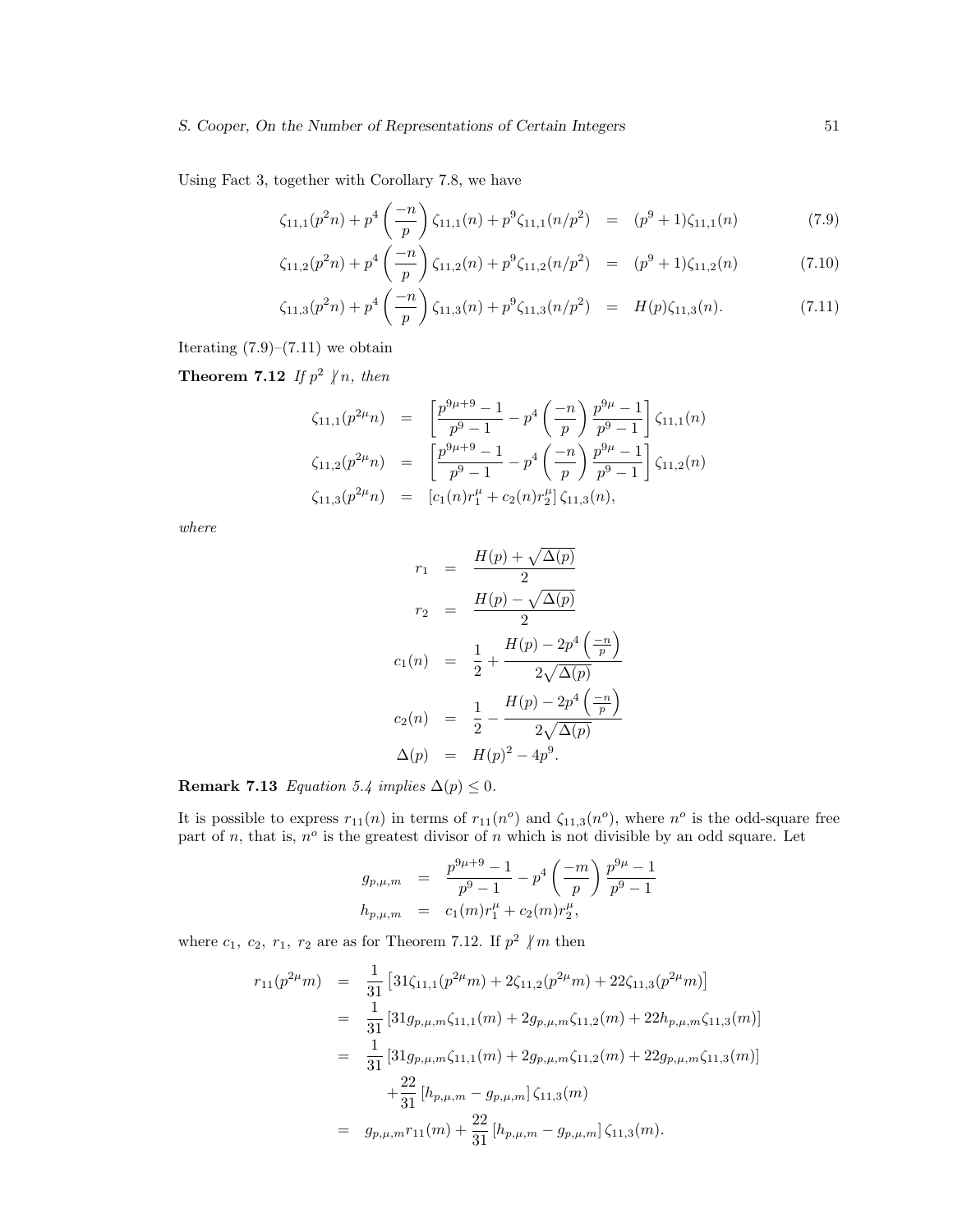By induction on j, it follows that if  $p_1, p_2, \dots, p_j$  are distinct odd primes, and  $p_i^2 \not | m$  for  $1 \le i \le j$ , then

$$
r_{11}(p_1^{2\mu_1}p_2^{2\mu_2}\cdots p_j^{2\mu_j}m)
$$
  
=  $\left(\prod_{i=1}^j g_{p_i,\mu_i,m}\right) r_{11}(m) + \frac{22}{31} \left[\left(\prod_{i=1}^j h_{p_i,\mu_i,m}\right) - \left(\prod_{i=1}^j g_{p_i,\mu_i,m}\right)\right] \zeta_{11,3}(m).$ 

Consequently, if  $n^o$  is the odd-square free part of n and either  $p^{2\mu_p} || n$  or  $p^{2\mu_p+1} || n$ , then

$$
r_{11}(n) = r_{11}(n^{o}) \prod_{p} \left[ \frac{p^{9\mu_p + 9} - 1}{p^9 - 1} - p^4 \left( \frac{-n^{o}}{p} \right) \frac{p^{9\mu_p} - 1}{p^9 - 1} \right] + \frac{22}{31} \zeta_{11,3}(n^{o}) \left[ \prod_{p} h_{p,\mu_p,n^{o}} - \prod_{p} \left( \frac{p^{9\mu_p + 9} - 1}{p^9 - 1} - p^4 \left( \frac{-n^{o}}{p} \right) \frac{p^{9\mu_p} - 1}{p^9 - 1} \right) \right].
$$

If  $n^o = 4^{\mu}(8k + 7)$  for some nonnegative integers  $\mu$  and k, then Theorem 6.3 implies  $\zeta_{11,3}(n^o) = 0$ . In this case we have

$$
r_{11}(n) = r_{11}(n^o) \prod_p \left[ \frac{p^{9\mu_p + 9} - 1}{p^9 - 1} - p^4 \left( \frac{-n^o}{p} \right) \frac{p^{9\mu_p} - 1}{p^9 - 1} \right].
$$

This, together with Theorem 6.4 implies

**Theorem 7.14** Let  $n = 2^{\lambda} \prod_{p} p^{\lambda_p}$  be the prime factorisation of n and let n' be the square-free part of n. If  $n'$  is of the form  $\hat{8}k + 7$  then

$$
r_{11}(n) = r_{11}(n') \frac{2^{9\lfloor \lambda/2 \rfloor + 9} - 1}{2^9 - 1} \prod_p \left[ \frac{p^{9\lfloor \lambda_p/2 \rfloor + 9} - 1}{p^9 - 1} - p^4 \left( \frac{-n'}{p} \right) \frac{p^{9\lfloor \lambda_p/2 \rfloor} - 1}{p^9 - 1} \right].
$$

# **8 The value of**  $r_{13}(p^2)$  for odd primes p

**Theorem 8.1** If p is an odd prime and  $\tau(p)$  is defined by equation (2.12), then

$$
r_{13}(p^2) = \frac{4030}{691}(p^{11} + 1) - 26p^5 + \frac{13936}{691}\tau(p).
$$

#### **Proof.**

We proceed in a similar way to Section 5. Taking  $k = 6$  in (5.2) gives

$$
r_{13}(p^2) = \sum_{j=0}^{p} [q^{j(p-j)}] z^6 \left\{ 13 + 1287x + 715x^2 + x^3 \right\}.
$$
 (8.2)

Now

$$
z^{6}(13 + 1287x + 715x^{2} + x^{3})
$$
  
= 1014z<sup>6</sup>(1 - x)(1 - x + x<sup>2</sup>) - 1001z<sup>6</sup>(1 - x)(1 - x<sup>2</sup>)  
+2z<sup>6</sup>x(1157 - 1157x + 1008x<sup>2</sup>). (8.3)

Therefore Lemmas 4.1, 4.2 and 4.3 give

$$
r_{13}(p^2)
$$
  
= -8112  $\sum_{j=0}^{p} d(j(p-j)) - 8008 \sum_{j=0}^{p} e(j(p-j)) + 0$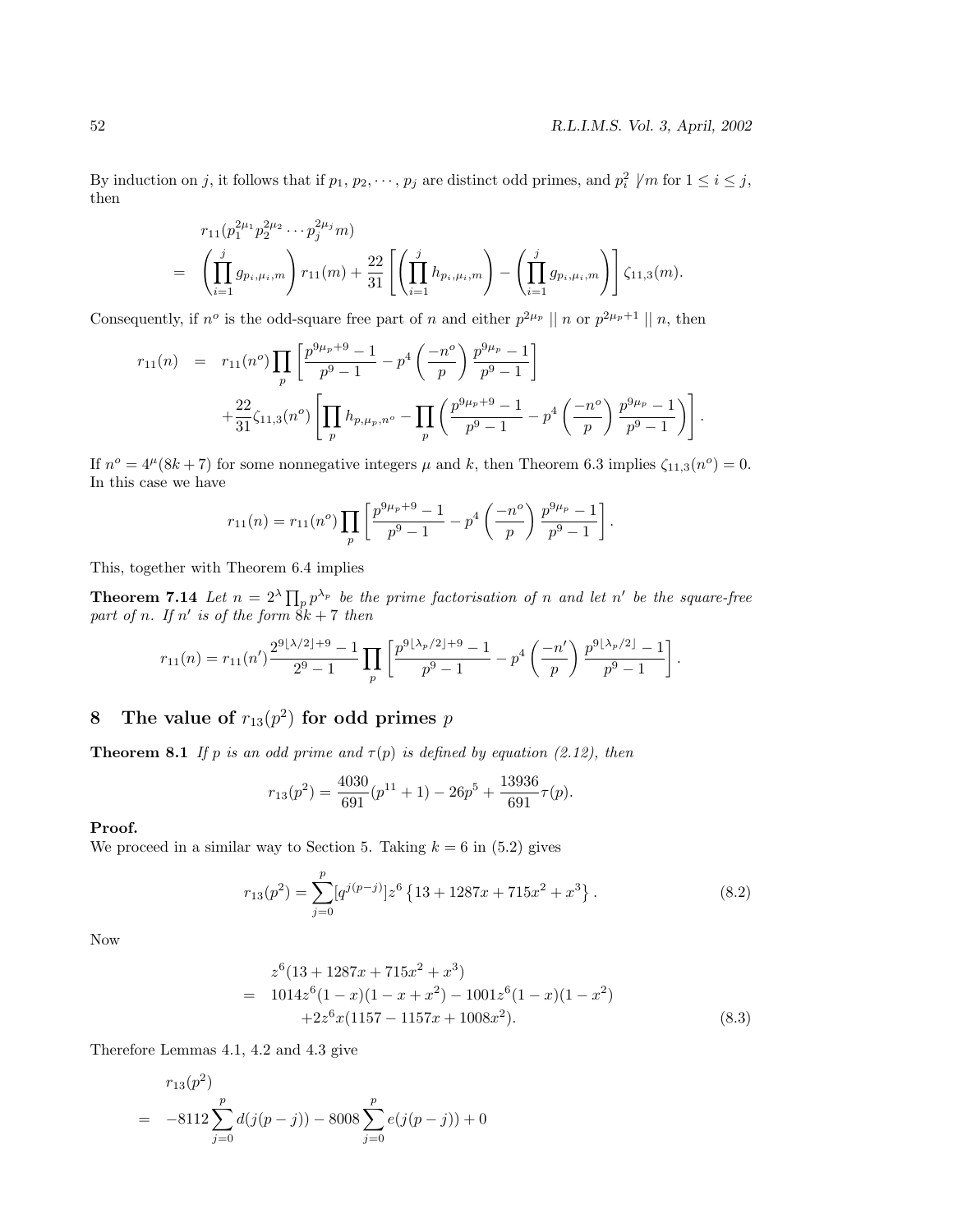*S. Cooper, On the Number of Representations of Certain Integers* 53

$$
= -16224d(0) + 16224d(0)d(p) - 8112\sum_{j=0}^{p} d(j)d(p - j)
$$
  
\n
$$
-16016e(0) + 16016e(0)e(p) - 8008\sum_{j=0}^{p} e(j)e(p - j)
$$
  
\n
$$
= -26p^{5} - 8112[q^{p}] \left( -\frac{1}{8}z^{6}(1 - x)(1 - x + x^{2}) \right)^{2} - 8008[q^{p}] \left( \frac{1}{8}z^{6}(1 - x)(1 - x^{2}) \right)^{2}
$$
  
\n
$$
= -26p^{5} - \frac{1}{8}[q^{p}]z^{12}(1014(1 - x)^{2}(1 - x + x^{2})^{2} + 1001(1 - x)^{2}(1 - x^{2})^{2}).
$$

Now

$$
-\frac{1}{8} \left( 1014(1-x)^2(1-x+x^2)^2 + 1001(1-x)^2(1-x^2)^2 \right)
$$
  
= 
$$
\frac{31}{504 \times 691} p_1(x) + \frac{871}{691} p_2(x) + p_3(x),
$$
 (8.4)

where

$$
p_1(x) = 441(1 + 14x + x^2)^3 + 250(1 + x)^2(1 - 34x + x^2)^2,
$$
  
\n
$$
p_2(x) = x(1 - x),
$$
  
\n
$$
p_3(x) = \frac{-1}{174132} (43870208x^6 - 131830116x^5 + 162785487x^4 - 105780950x^3 + 162565995x^2 - 131610624x + 43870208).
$$

Therefore Lemmas 4.5, 4.6 and Equation (3.4) give

$$
r_{13}(p^2) = -26p^5 + \frac{31}{504 \times 691} \times 65520(p^{11} + 1) + \frac{871}{691} \times 16\tau(p) + 0
$$
  
= 
$$
\frac{4030}{691}(p^{11} + 1) - 26p^5 + \frac{13936}{691}\tau(p),
$$

as required.  $\Box$ 

**Remark 8.5** The coefficients  $\tau(n)$  satisfy some well-known interesting properties.

- 1. τ is multiplicative. That is,  $\tau(mn) = \tau(m)\tau(n)$  for any pair of relatively prime positive integers m and n.
- 2.  $|\tau(n)| \leq n^{11/2} d(n)$ , where  $d(n)$  is the number of divisors of n. In particular,

$$
|\tau(p)| \le 2p^{11/2}
$$

for primes p.

Both properties were conjectured by Ramanujan  $[25, Egs. (103), (104)$  and  $(105)$ . The first was proved by Mordell and the second by Deligne. See Berndt's commentary [26, p. 367] for references and more information.

# **9** The eigenvalues and eigenfunctions for the Hecke operators  $T_{p^2}$  for **thirteen squares**

In this section we give the analogues of the results in Sections 6.1 and 7 for the Hecke operator  $T_{p^2}$  for thirteen squares. The methods of proof are identical with those in Sections 6.1 and 7, and therefore we omit them.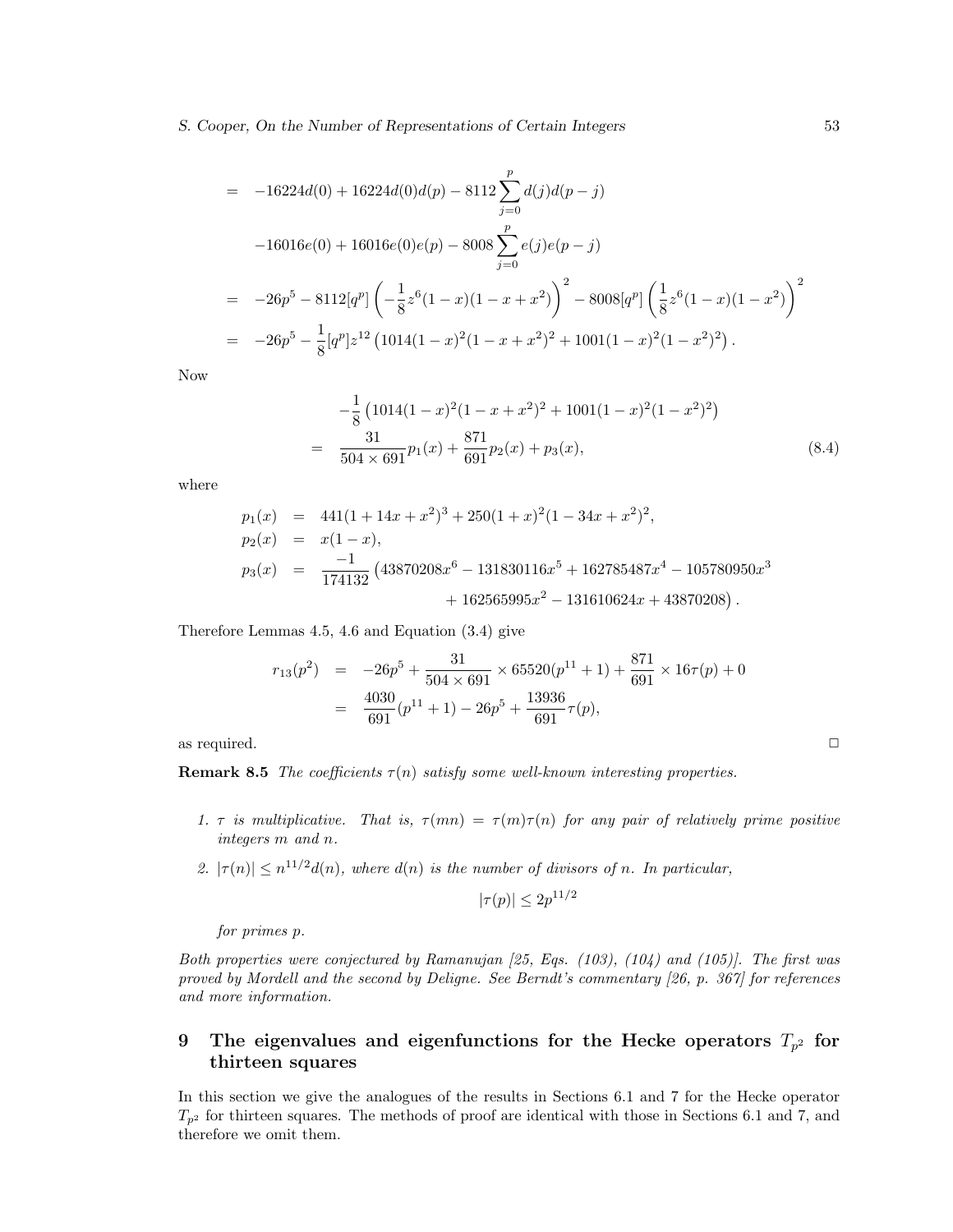**Theorem 9.1**

|                    |  |  | $T_4\phi_{13,0} = \phi_{13,0} + 715\phi_{9,4} + 1287\phi_{5,8} + 13\phi_{1,12}$ |  |
|--------------------|--|--|---------------------------------------------------------------------------------|--|
| $T_4 \phi_{9,4} =$ |  |  | $744\phi_{9,4}$ + $1296\phi_{5,8}$ + $8\phi_{1,12}$                             |  |
| $T_4\phi_{5,8} =$  |  |  | $768\phi_{9,4}$ + $1280\phi_{5,8}$                                              |  |
| $T_4\phi_{1,8} =$  |  |  | $512\phi_{9,4}$ + $1536\phi_{5,8}$ .                                            |  |

**Corollary 9.2** The eigenfunctions of  $T_4$  are

|                  | $\chi_{13,1}$ := 1414477 $\phi_{13,0}$ | $-$ 2298777 $\phi_{9,4}$ + 908427 $\phi_{5,8}$ - 2015 $\phi_{1,12}$ |                                                                     |                  |
|------------------|----------------------------------------|---------------------------------------------------------------------|---------------------------------------------------------------------|------------------|
| $\chi_{13,2} :=$ |                                        |                                                                     | $256\phi_{9.4}$ + $434\phi_{5.8}$ +                                 | $\varphi_{1.12}$ |
| $\chi_{13,3}$ := |                                        |                                                                     | $\omega\phi_{9,4}$ – $(\omega+2)\phi_{5,8}$ +                       | $2\phi_{1,12}$   |
| $\chi_{13,4}$ := |                                        |                                                                     | $\overline{\omega}\phi_{9,4}$ – $(\overline{\omega}+2)\phi_{5,8}$ + | $2\phi_{1,12}$   |

and the corresponding eigenvalues are  $\lambda_1 = 1$ ,  $\lambda_2 = 2048$ ,  $\lambda_3 = 4\omega$ ,  $\lambda_4 = 4\overline{\omega}$ , where  $\omega = -3 + \sqrt{1326}$  $\sqrt{-119}$ .

The coefficients in the expansions of  $\phi_{13,0}$ ,  $\phi_{9,4}$ ,  $\phi_{5,8}$  and  $\phi_{1,12}$  satisfy some interesting properties: Some of these are summarised in

**Theorem 9.3**

If  $n \equiv 2 \text{ or } 3 \pmod{4}$  then

$$
8\phi_{9,4}(n) - 9\phi_{5,8}(n) + \phi_{1,12}(n) = 0
$$
  

$$
64\phi_{13,0}(n) - 104\phi_{9,4}(n) + 39\phi_{5,8}(n) = 0.
$$

If  $n \equiv 1 \pmod{8}$  then

$$
\begin{array}{rcl}\n\phi_{5,8}(n) - \phi_{1,12}(n) & = & 0 \\
2048\phi_{13,0}(n) - 3328\phi_{9,4}(n) + 1313\phi_{5,8}(n) & = & 0.\n\end{array}
$$

If  $n \equiv 5 \pmod{8}$  then

$$
64\phi_{9,4}(n) - 57\phi_{5,8}(n) - 7\phi_{1,12}(n) = 0
$$
  

$$
14336\phi_{13,0}(n) - 23488\phi_{9,4}(n) + 9369\phi_{5,8}(n) = 0
$$

### **Proof.**

A proof of Theorem 9.3 has been given by Barrucand and Hirschhorn [1].  $\Box$ For odd primes  $p$  we have

**Theorem 9.4** Let

$$
\alpha = p^{11} + 1, \quad \beta = \tau(p).
$$

Then

$$
\begin{pmatrix}\nT_{p^2}\phi_{13,0} \\
T_{p^2}\phi_{9,4} \\
T_{p^2}\phi_{5,8} \\
T_{p^2}\phi_{1,12}\n\end{pmatrix} = \frac{1}{691} \begin{pmatrix}\n691\alpha & -871\alpha + 871\beta & 871\alpha - 871\beta & 0 \\
0 & 256\alpha + 435\beta & 434\alpha - 434\beta & \alpha - \beta \\
0 & 256\alpha - 256\beta & 434\alpha + 257\beta & \alpha - \beta \\
0 & 256\alpha - 256\beta & 434\alpha - 434\beta & \alpha + 690\beta\n\end{pmatrix} \begin{pmatrix}\n\phi_{13,0} \\
\phi_{9,4} \\
\phi_{5,8} \\
\phi_{1,12}\n\end{pmatrix}.
$$

**Corollary 9.5** The eigenfunctions and eigenvalues of  $T_{p^2}$  are

$$
\begin{array}{rcl}\n\zeta_{13,1} & := & 691\phi_{13,0} - 871\phi_{9,4} + 871\phi_{5,8}, & \lambda_1 = \alpha \\
\zeta_{13,2} & := & 256\phi_{9,4} + 434\phi_{5,8} + \phi_{1,12} = \chi_{13,2}, & \lambda_2 = \alpha \\
\zeta_{13,3} & := & \phi_{9,4} - \phi_{5,8} = \chi_{13,3}, & \lambda_3 = \beta \\
\zeta_{13,4} & := & \phi_{5,8} - \phi_{1,12} = \chi_{13,4}, & \lambda_4 = \beta.\n\end{array}
$$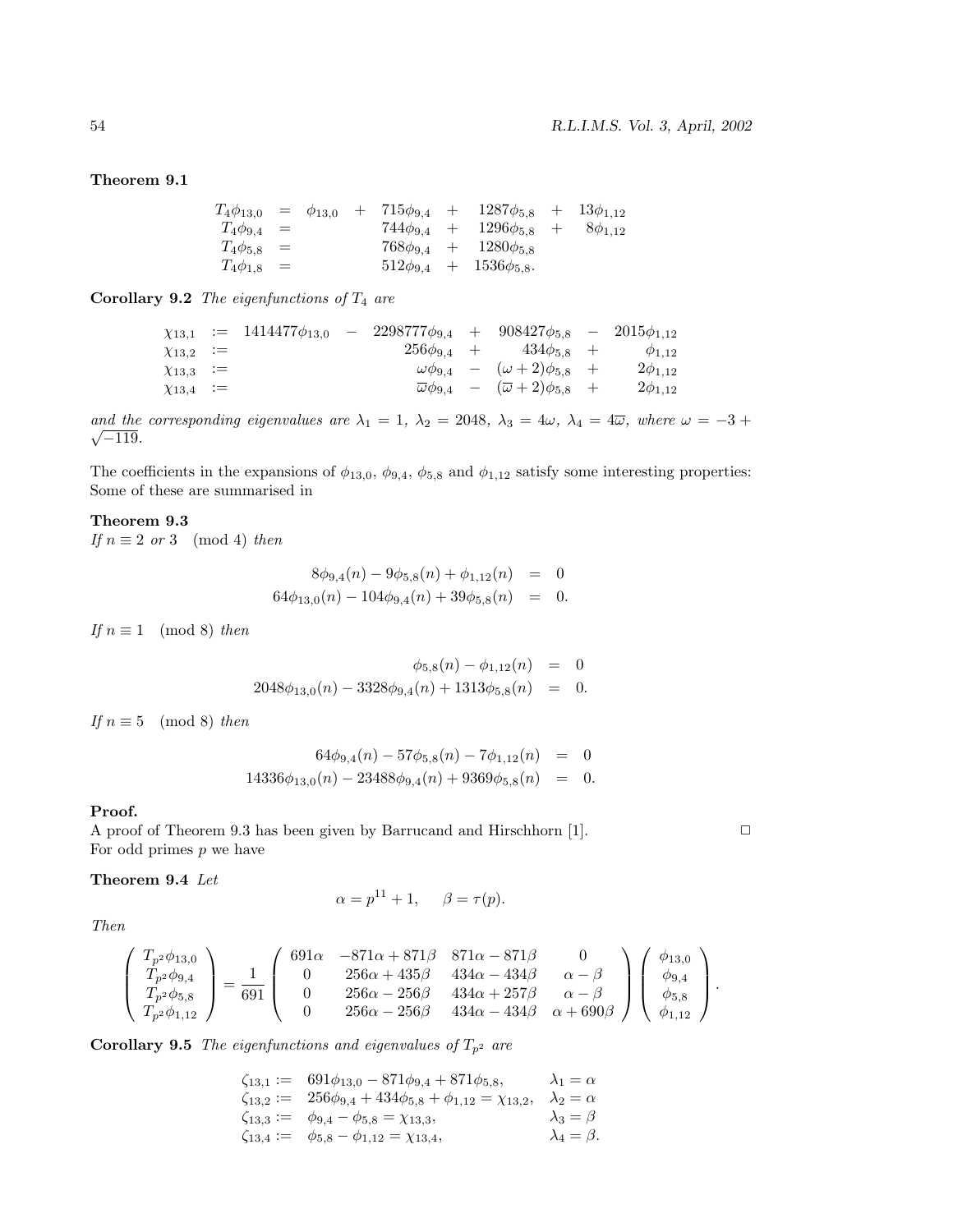That is,

$$
T_{p^2}\zeta_{13,1} = (p^{11} + 1)\zeta_{13,1}
$$
  
\n
$$
T_{p^2}\zeta_{13,2} = (p^{11} + 1)\zeta_{13,2}
$$
  
\n
$$
T_{p^2}\zeta_{13,3} = \tau(p)\zeta_{13,3}
$$
  
\n
$$
T_{p^2}\zeta_{13,4} = \tau(p)\zeta_{13,4}.
$$

# **10 Sums of an odd number of squares**

It is interesting to compare the values of  $r_k(p^2)$  for various k. We have:

$$
r_1(p^2) = 2
$$
\n
$$
r_1(p^2) = 4(2 + (-1)^{(p-1)/2})
$$
\n(10.1)

$$
r_2(p^2) = 4(2 + (-1)^{(p-1)/2}) \tag{10.2}
$$

$$
r_3(p^2) = 6(p+1-(-1)^{(p-1)/2})
$$
\n
$$
r_4(p^2) = 8(p^2+p+1)
$$
\n(10.4)

$$
r_4(p') = 6(p + p + 1) \tag{10.4}
$$
  
\n
$$
r_5(p^2) = 10(p^3 - p + 1) \tag{10.5}
$$

$$
r_6(p^2) = 12(p^4 + (-1)^{(p-1)/2}p^2 + 1)
$$
\n(10.6)

$$
r_7(p^2) = 14(p^5 - (-1)^{(p-1)/2}p^2 + 1)
$$
\n(10.7)

$$
r_8(p^2) = 16(p^6 + p^3 + 1) \tag{10.8}
$$

$$
r_9(p^2) = \frac{274}{17}(p^7 + 1) - 18p^3 + \frac{32}{17}\theta(p) \tag{10.9}
$$

$$
r_{10}(p^2) = \frac{68}{5}(p^8 + (-1)^{(p-1)/2}p^4 + 1) + \frac{32}{5}c(p^2)
$$
(10.10)

$$
r_{11}(p^2) = \frac{330}{31}(p^9 + 1) - 22(-1)^{(p-1)/2}p^4 + \frac{352}{31}H(p)
$$
\n(10.11)

$$
r_{12}(p^2) = 8(p^{10} + p^5 + 1) + 16\Omega(p^2)
$$
\n
$$
= 4030
$$
\n
$$
= 13036
$$
\n(10.12)

$$
r_{13}(p^2) = \frac{4030}{691}(p^{11} + 1) - 26p^5 + \frac{13936}{691}\tau(p). \tag{10.13}
$$

where

$$
\sum_{n=1}^{\infty} \theta(n)q^n = q(-q; -q)_{\infty}^8 (q^2; q^2)_{\infty}^8 = \frac{1}{16} z^8 x (1 - x)
$$
  

$$
\sum_{n=1}^{\infty} c(n)q^n = q \frac{(q^2; q^2)_{\infty}^{14}}{(-q; -q)_{\infty}^4} = \frac{1}{16} z^5 x (1 - x)
$$
  

$$
\sum_{n=1}^{\infty} H(n)q^n = q(-q; -q)_{\infty}^{16} (q^2; q^2)_{\infty}^4 + 32q^2 \frac{(q^2; q^2)_{\infty}^{28}}{(-q; -q)_{\infty}^8}
$$
  

$$
= \frac{1}{16} z^{10} x (1 - x) (1 + 2x - 2x^2)
$$
  

$$
\sum_{n=1}^{\infty} \Omega(n)q^n = q(q^2; q^2)_{\infty}^{12} = \frac{1}{16} z^6 x (1 - x)
$$
  

$$
\sum_{n=1}^{\infty} (-1)^{n+1} \tau(n)q^n = q(-q; -q)_{\infty}^{24} = \frac{1}{16} z^{12} x (1 - x).
$$

Observe that formulas  $(10.9)$ – $(10.13)$  are significantly more complicated in nature than  $(10.1)$ – (10.8). This is a vivid illustration of Eisenstein's remark [8], [31].

Equation (10.1) is trivial. Equations (10.2), (10.4), (10.6), (10.8), (10.10) and (10.12) follow readily from the well known formulas for  $r_2(n)$ ,  $r_4(n)$ ,  $r_6(n)$ ,  $r_8(n)$ ,  $r_{10}(n)$  and  $r_{12}(n)$ ; see, for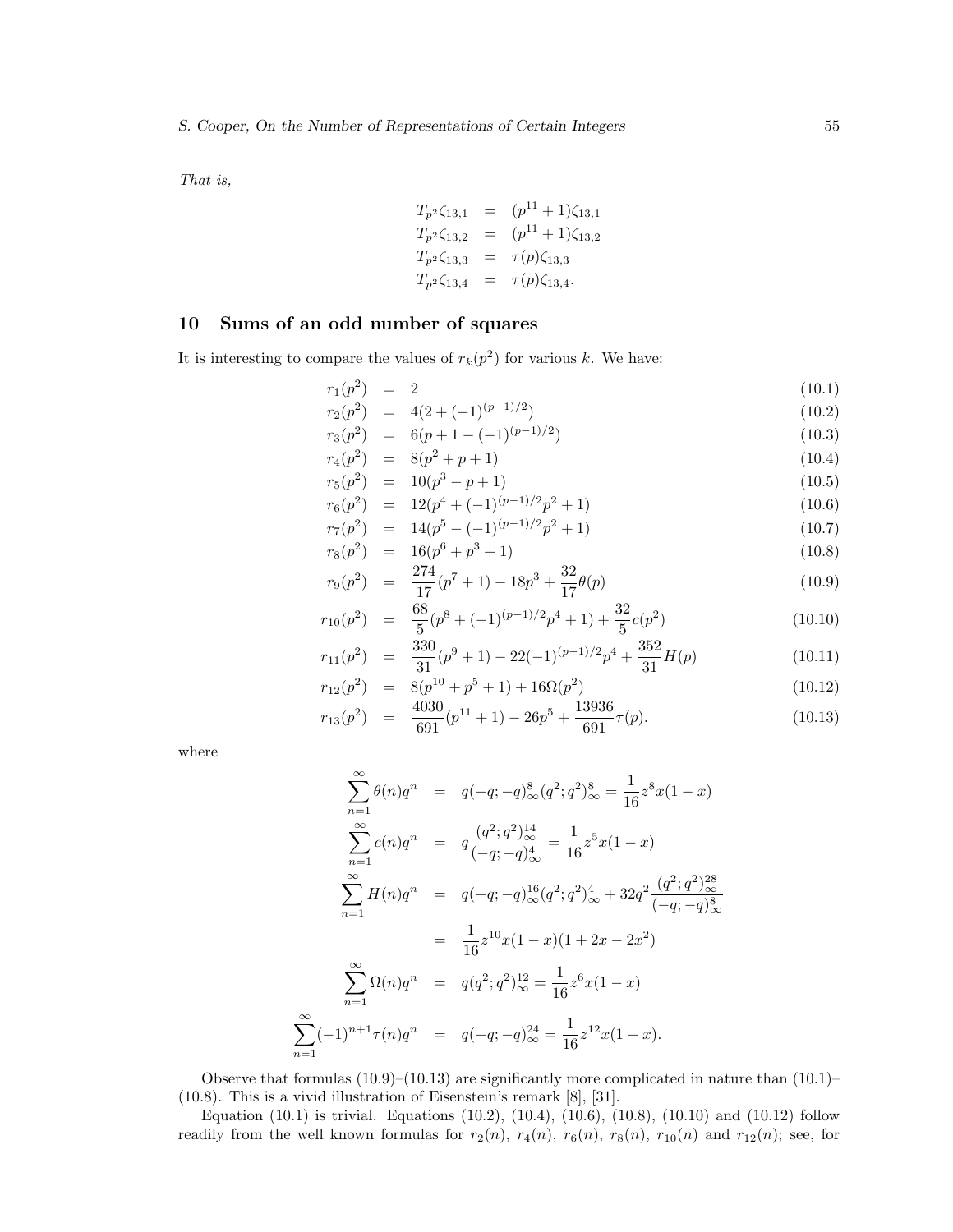example, [4]. Equations  $(10.3)$ ,  $(10.5)$  and  $(10.7)$  follow right away from  $(2.6)$ – $(2.8)$ . Direct proofs of  $(10.5)$  and  $(10.7)$  are given in  $[5]$ , and it is possible to prove  $(10.3)$  in the same way. Equations (10.11) and (10.13) are Theorems 5.1 and 8.1, respectively. Equations (10.7), (10.9), (10.11) and (10.13) are originally due to Sandham [27], [28]. Slightly different proofs of (10.7) and (10.9) were given in [5], and the proofs we have given here of (10.11) and (10.13) are different from Sandham's. Results for  $r_{2k}(p^2)$  can be written down immediately from the general formulas for  $r_{2k}(n)$  in, for example, [4].

For sums of an odd number of squares, we have

#### **Conjecture 10.14**

$$
r_{2k+1}(p^2) = A_k(p^{2k-1}+1) - (4k+2)(-1)^{k(p-1)/2}p^{k-1}
$$

$$
+ [q^p] \sum_{j=1}^{\lfloor k/2 \rfloor} c_{j,k} q^j \frac{(-q; -q)_{\infty}^{8k-24j}}{(q^2; q^2)_{\infty}^{4k-24j}},
$$

where  $A_k$  and  $c_{j,k}$  are rational numbers and

$$
A_k + c_{1,k} = 4k + 2.
$$

### **References**

- [1] P. Barrucand and M. D. Hirschhorn, Formulae associated with 5, 7, 9 and 11 squares, Bull. Austral. Math. Soc., to appear.
- [2] B. C. Berndt, Ramanujan's Notebooks, Part II, Springer-Verlag, New York, 1989.
- [3] B. C. Berndt, Ramanujan's Notebooks, Part III, Springer-Verlag, New York, 1991.
- [4] S. Cooper, On sums of an even number of squares, and an even number of triangular numbers: an elementary approach based on Ramanujan's  $_1\psi_1$  summation formula, q-Series with Applications to Combinatorics, Number Theory and Physics (B. C. Berndt and K. Ono, eds.), Contemporary Mathematics, No. 291, American Mathematical Society, Providence, RI, 2001, 115–137.
- [5] S. Cooper, Sums of five, seven and nine squares, The Ramanujan Journal, to appear.
- [6] S. Cooper, M. Hirschhorn and R. Lewis, Powers of Euler's product and related identities, The Ramanujan Journal, **4** (2000), 137–155.
- [7] L. E. Dickson, *History of the theory of numbers*, Vol. 2, Chelsea, New York, 1952.
- [8] G. Eisenstein, Neue Theoreme der h¨oheren Arithmetik, Crelle's Journal **35** (1847) 117–136. Reprinted in Mathematische Werke, Band I, Chelsea Publishing Co., New York, 1975, 483–502; see p. 501.
- [9] G. Eisenstein, Note sur la représentation d'un nombre par la somme de cinq carrés, Crelle's Journal **35** (1847) 368. Reprinted in Mathematische Werke, Band II, Chelsea Publishing Co., New York, 1975, 505.
- [10] G. Eisenstein, Lehrs¨atze, Crelle's Journal **39** (1850) 180–182. Reprinted in Mathematische Werke, Band II, Chelsea Publishing Co., New York, 1975, 620–622.
- [11] C. F. Gauss, Disquisitiones Arithmeticae, 1801. Translated into English by A. A. Clarke, Yale Univ. Press, New Haven, 1966. Edited by W. C. Waterhouse, Springer-Verlag, New York, 1986.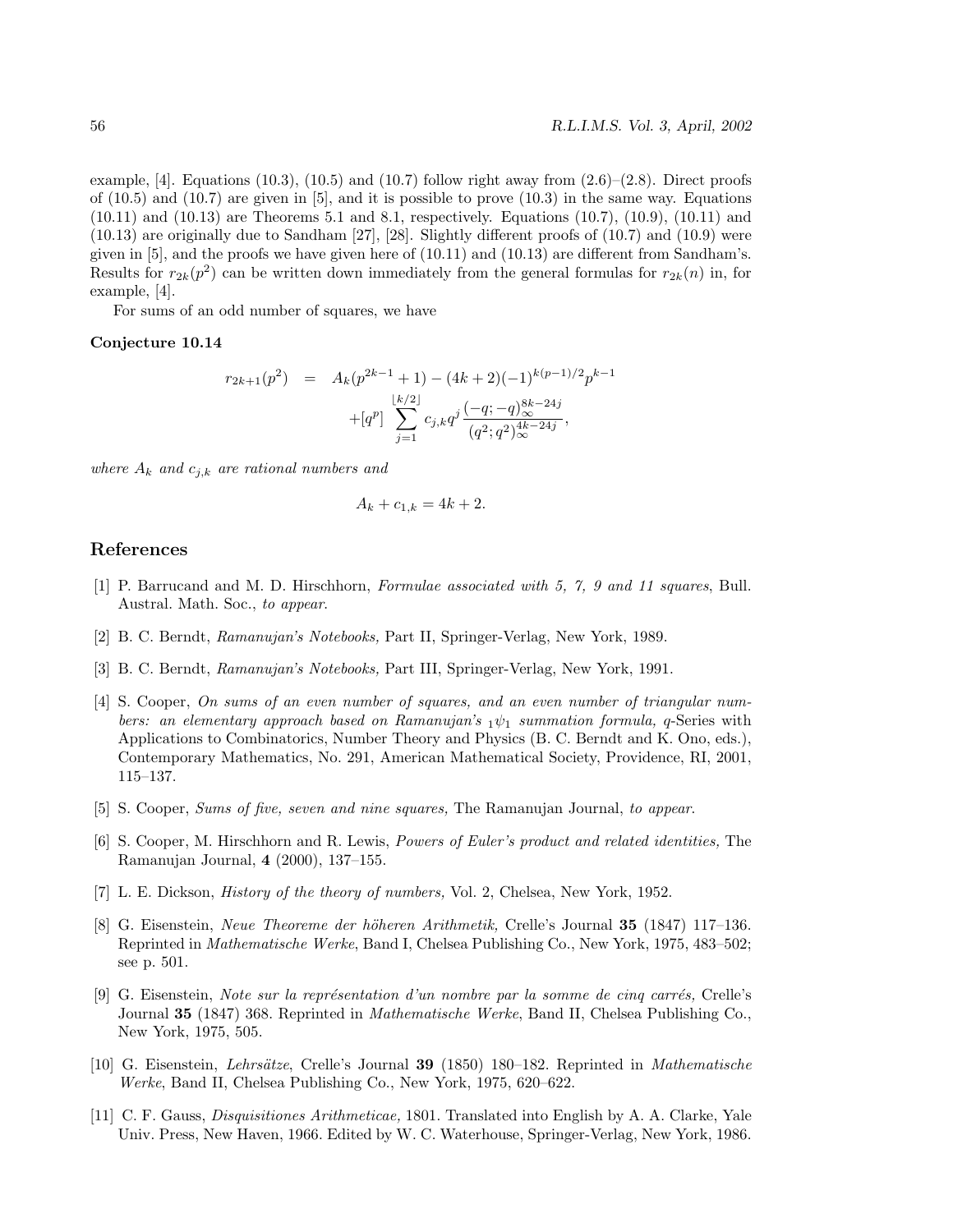- [12] J. W. L. Glaisher, On the numbers of representations of a number as a sum of 2r squares, where 2r does not exceed eighteen, Proc. London Math. Soc. (2) **5**, (1907), 479–490.
- [13] G. H. Hardy, On the representations of a number as the sum of any number of squares, and in particular of five or seven, Proc. Nat. Acad. Sci., U.S.A. **4** (1918), 189–193.
- [14] G. H. Hardy, On the representation of a number as the sum of any number of squares, and in particular of five, Trans. Amer. Math. Soc. **21** (1920), 255–284.
- [15] M. D. Hirschhorn and J. Sellers, On representations of a number as a sum of three squares, Discrete Math. **199** (1999), 85–101.
- [16] A. Hurwitz, Sur la décomposition des nombres en cinq carrés, Paris, C. R. Acad. Sci., 98 (1884), 504–507. Reprinted in Mathematische Werke, Band 2, 5–7, Birkhauser, Basel, 1933.
- [17] A. Hurwitz, L'Interm´ediaire des Mathematiciens **14** (1907), p. 107. Reprinted in Mathematische Werke, Band 2, 751, Birkhauser, Basel, 1933.
- [18] C. G. J. Jacobi Fundamenta Nova Theoriae Functionum Ellipticarum, 1829. Reprinted in Gesammelte Werke, vol. 1, Berlin, 1881, 49–239; see pp. 159, 160, 164, 170. Reprinted by Chelsea, New York, 1969.
- [19] N. Koblitz, Introduction to Elliptic Curves and Modular Forms, Springer–Verlag, New York, 1984.
- [20] G. A. Lomadze, On the representation of numbers by sums of squares, (Russian) Akad. Nauk Gruzin. SSR. Trudy Tbiliss. Mat. Inst. Razmadze **16** (1948), 231–275.
- [21] G. A. Lomadze, On the number of representations of natural numbers by sums of nine squares, (Russian) Acta Arith. **68** (1994), no. 3, 245–253.
- $[22]$  H. Minkowski, Mémoire sur la théorie des formes quadratiques à coefficients entières, Mémoires présentés par divers savants à l'Académie 29 no. 2, (1887), 1 – 178. Reprinted in Gesammelte Abhandlungen von Hermann Minkowski, B. 1, 3–144, Leipzig, Berlin, B.G. Teubner, 1911.
- [23] L. J. Mordell, On the representation of numbers as the sum of 2r squares, Quart. J. Pure and Appl. Math., Oxford **48** (1917), 93–104.
- [24] S. Ramanujan, Notebooks, (2 Volumes), Tata Institute of Fundamental Research, Bombay, 1957.
- [25] S. Ramanujan, On certain arithmetical functions, Trans. Camb. Phil. Soc. **22** (1916), 159–184. Reprinted in Collected Papers of Srinivasa Ramanujan, 136–162, AMS Chelsea, Providence, RI, 2000.
- [26] S. Ramanujan, Collected Papers of Srinivasa Ramanujan, 179–199, AMS Chelsea, Providence, RI, 2000.
- [27] H. F. Sandham, A square as the sum of 7 squares, Quart. J. Math. Oxford (2), **4** (1953), 230–236.
- [28] H. F. Sandham, A square as the sum of 9, 11 and 13 squares, J. London Math. Soc. **29** (1954), 31–38.
- [29] J.-P. Serre, *Smith, Minkowski et l'Académie des Sciences*, Gaz. Math. **56** (1993), 3–9.